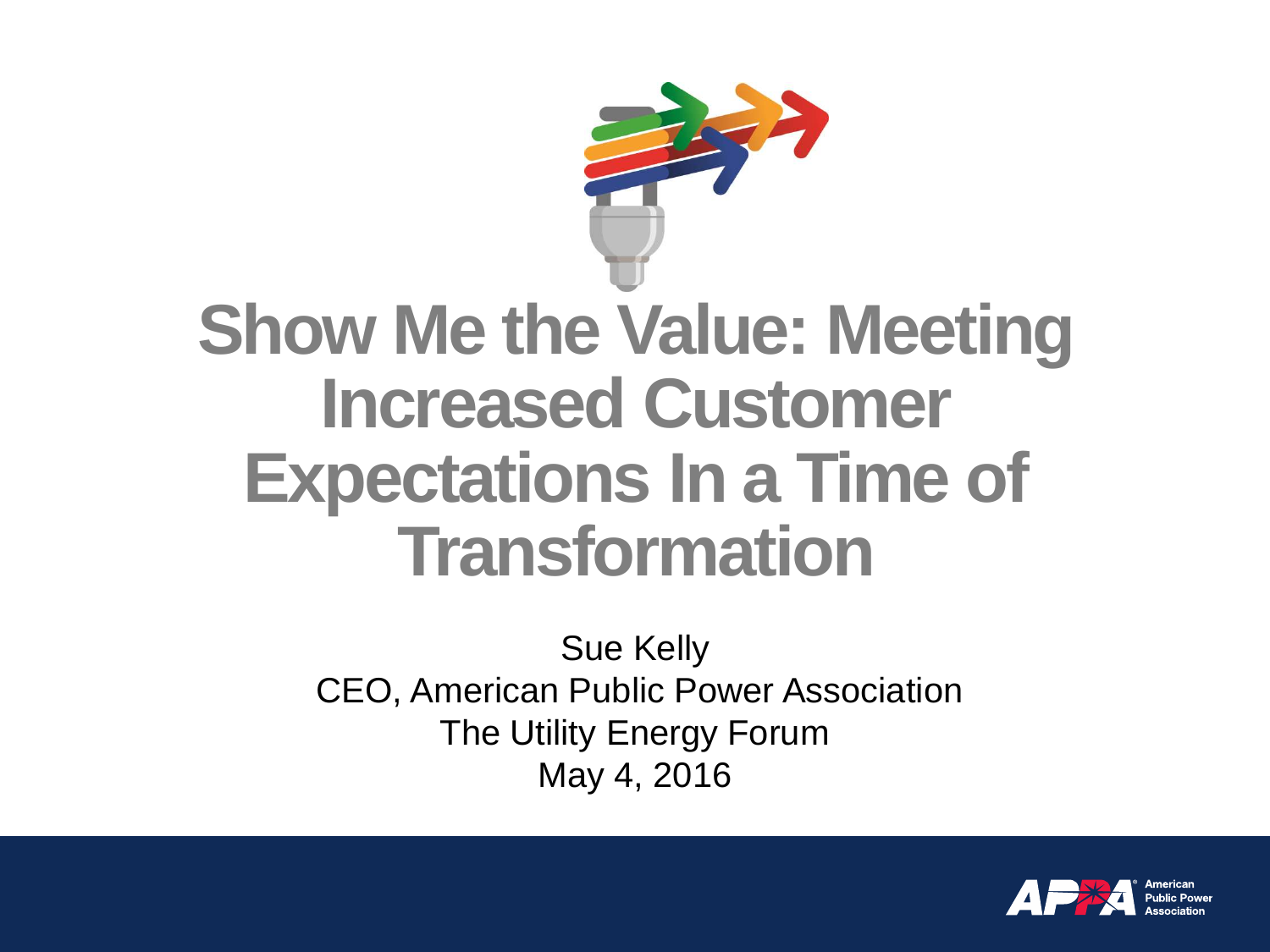#### **Public Power**

- 2,000 utilities serving 48 million customers
- Retail service in 49 states
- 14.4% of all sales to electric customers



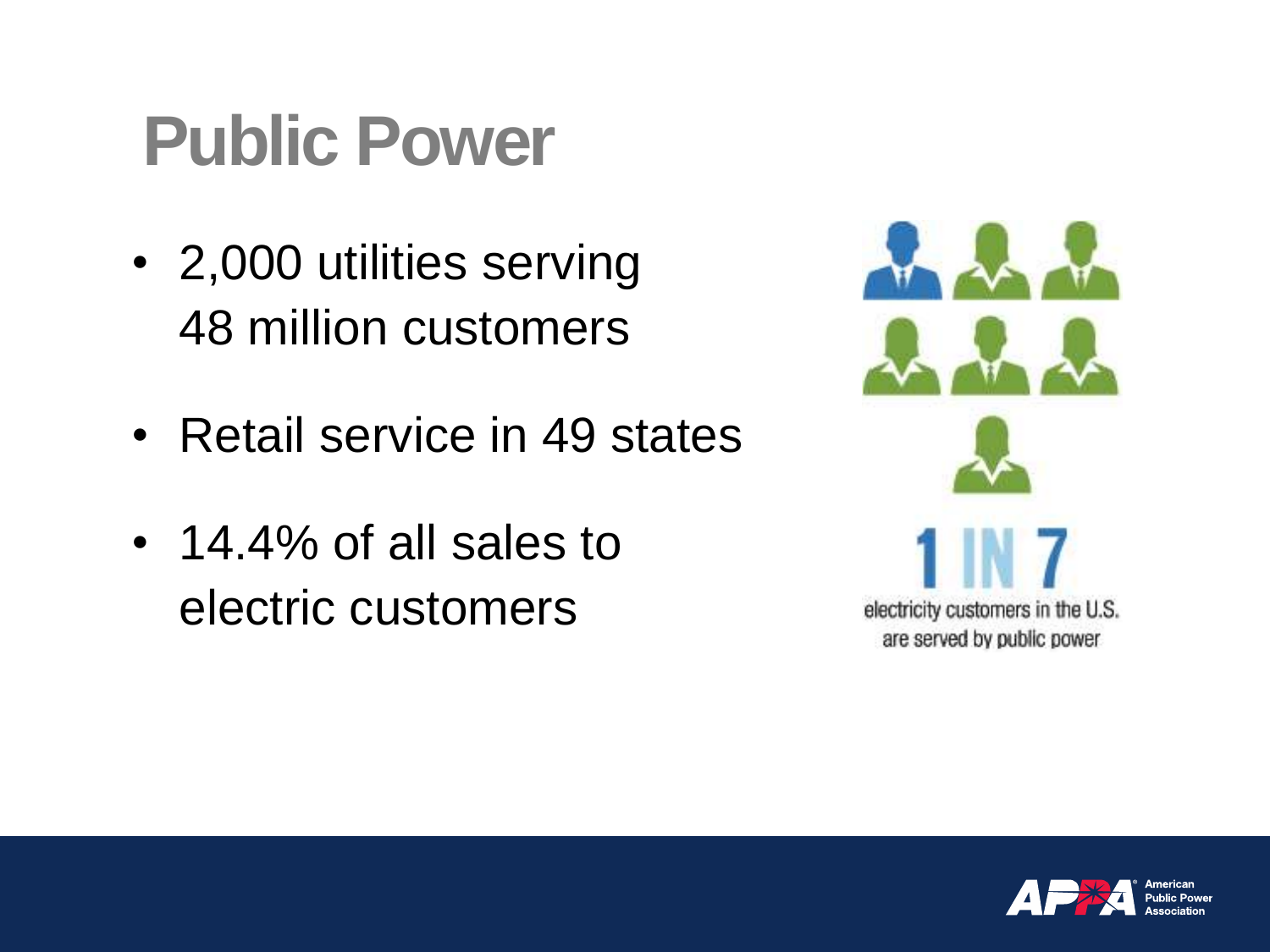## **Typical Public Power Utility**

- State or community owned, not-for-profit
- Median size: 2,000 customers
- Range from small towns to large urban centers
- Cost-based, bundled service
- Regulated in most cases by city council or independent board, which sets and reviews rates, service policies
- Have generally retained the obligation to serve their customers; many do integrated resource planning

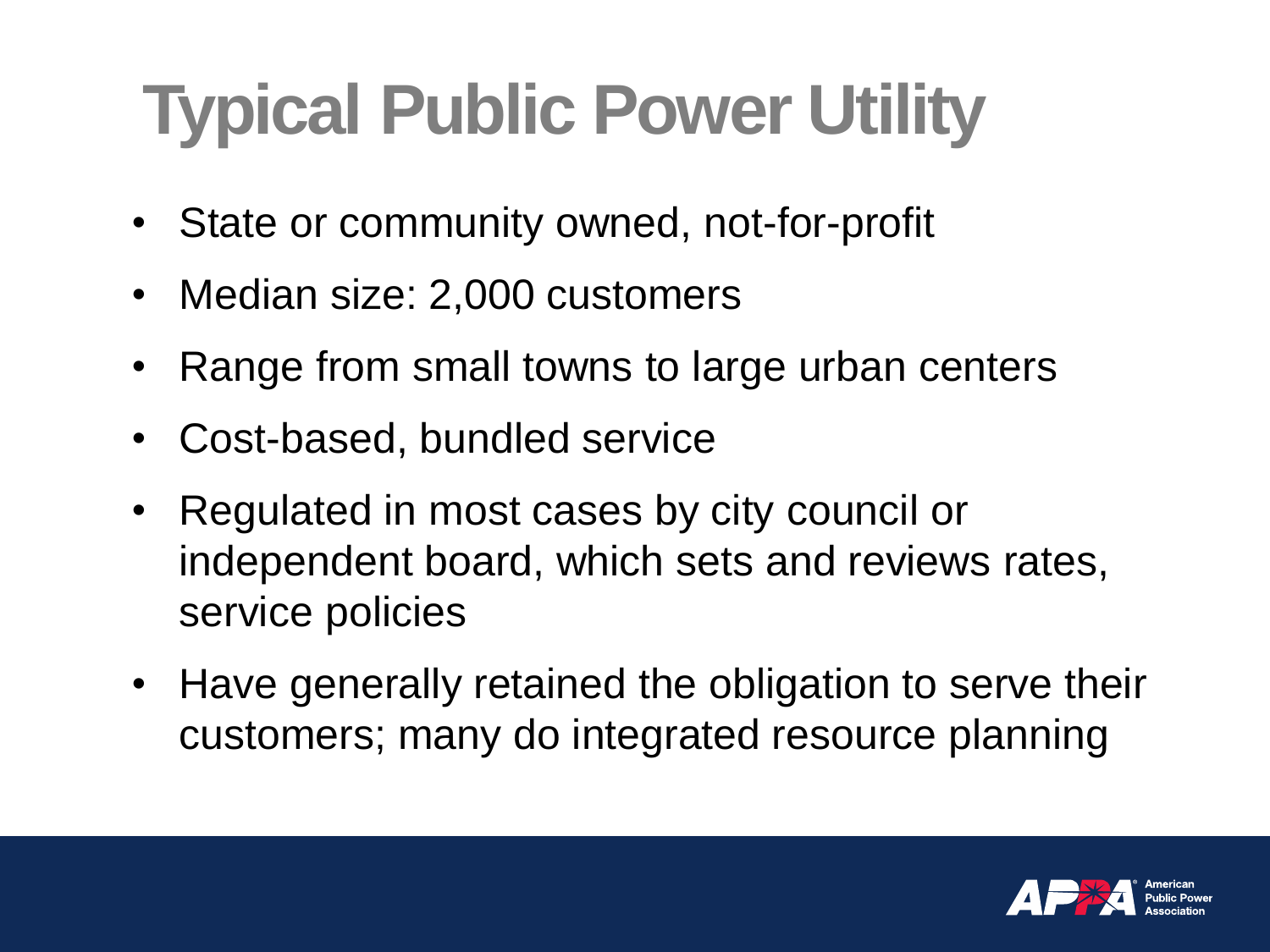#### **Public Power (and the Rest of the Utility Industry!) Is Entering a Time of Great Change**

Four factors driving this change:

- Evolving customer preferences
- New technologies
- Increasing regulation
- Utility workforce issues



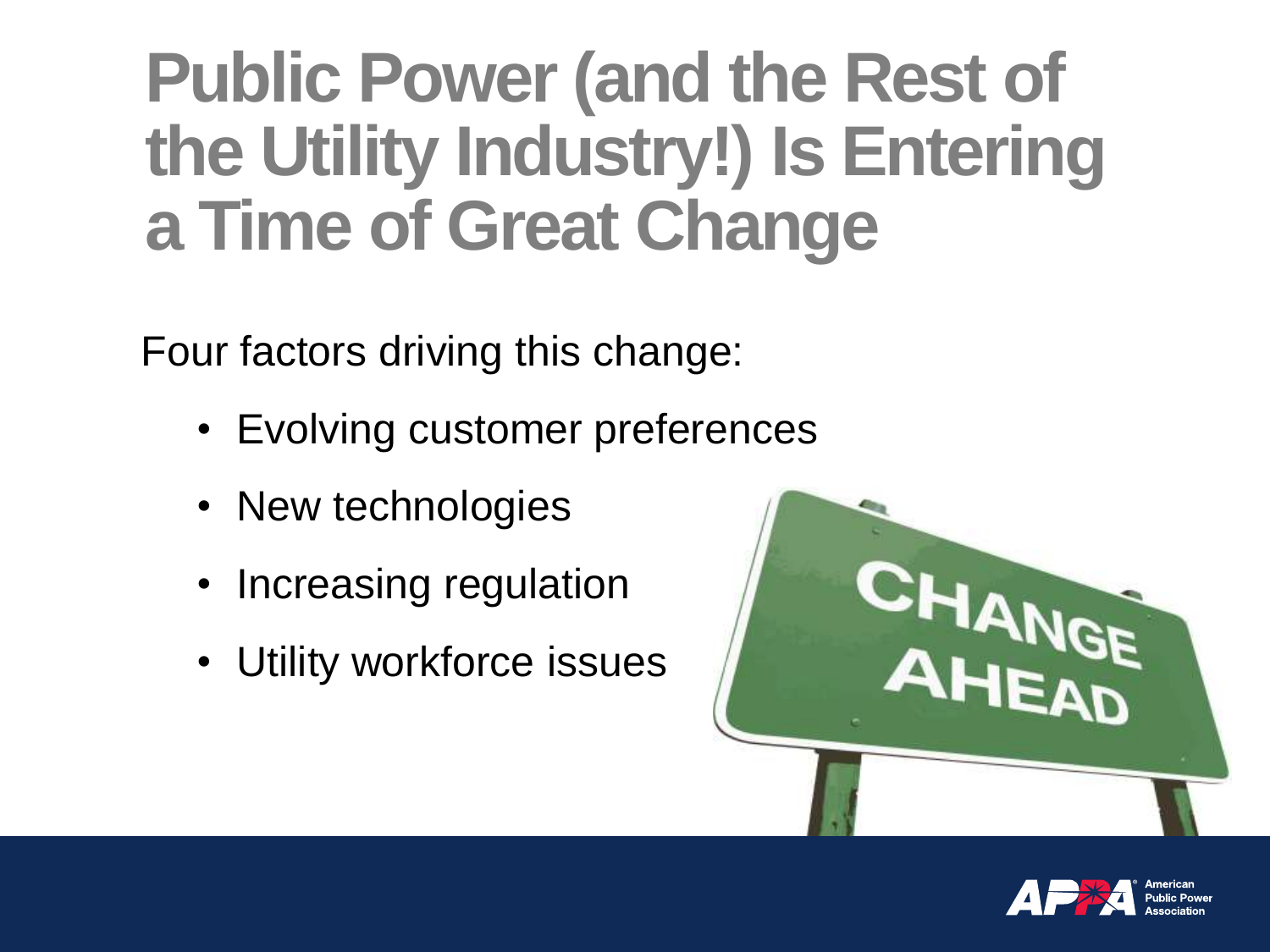#### **APPA 2016-2018 Strategic Initiatives**

- Communicate the value of public power
- Public Power Forward
- Address adverse impacts of federal regulation
- Improve cyber and physical security
- Focus on research and development
- Help meet utility workforce challenges

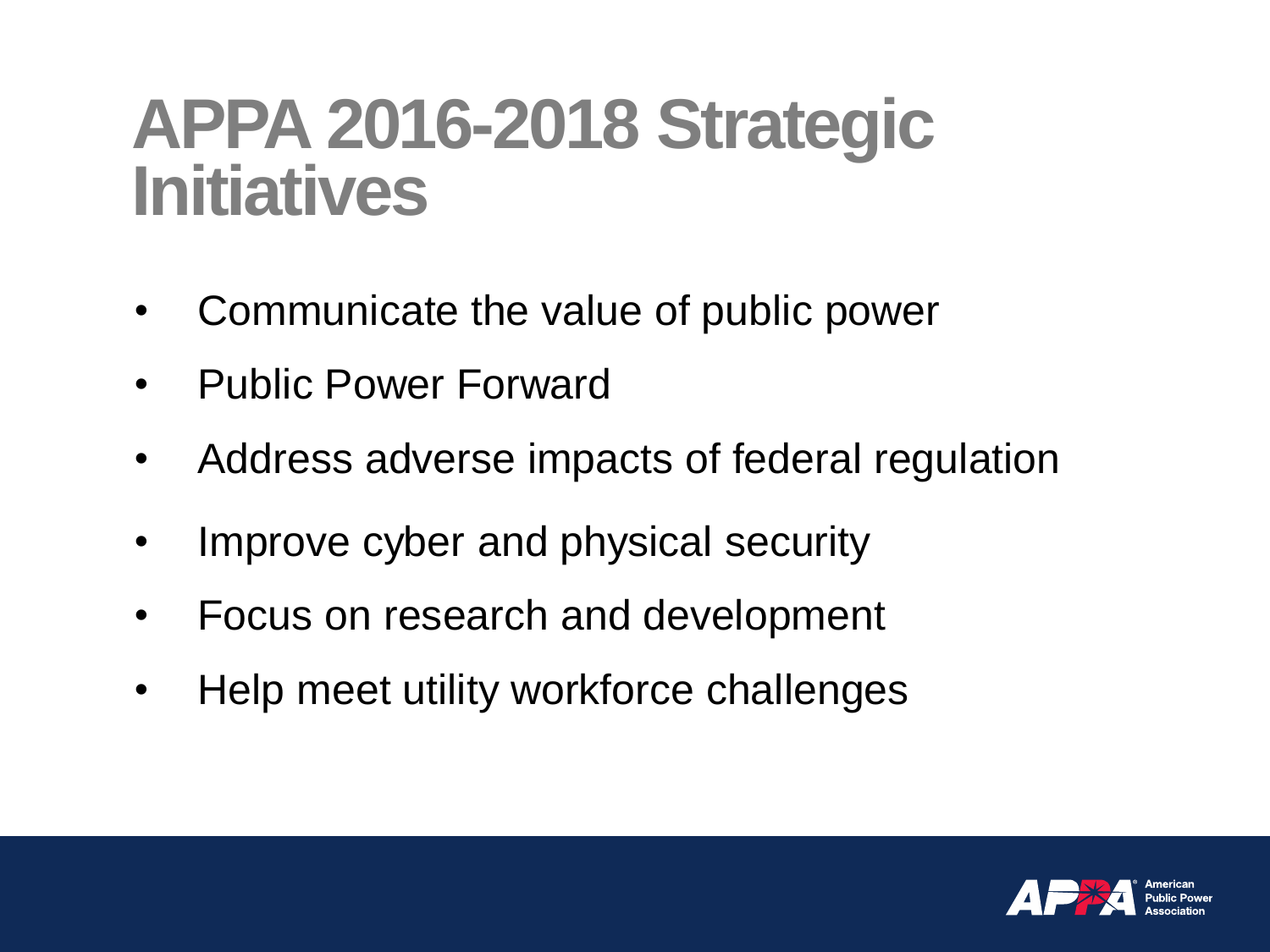# **Public Power** FØRWARD



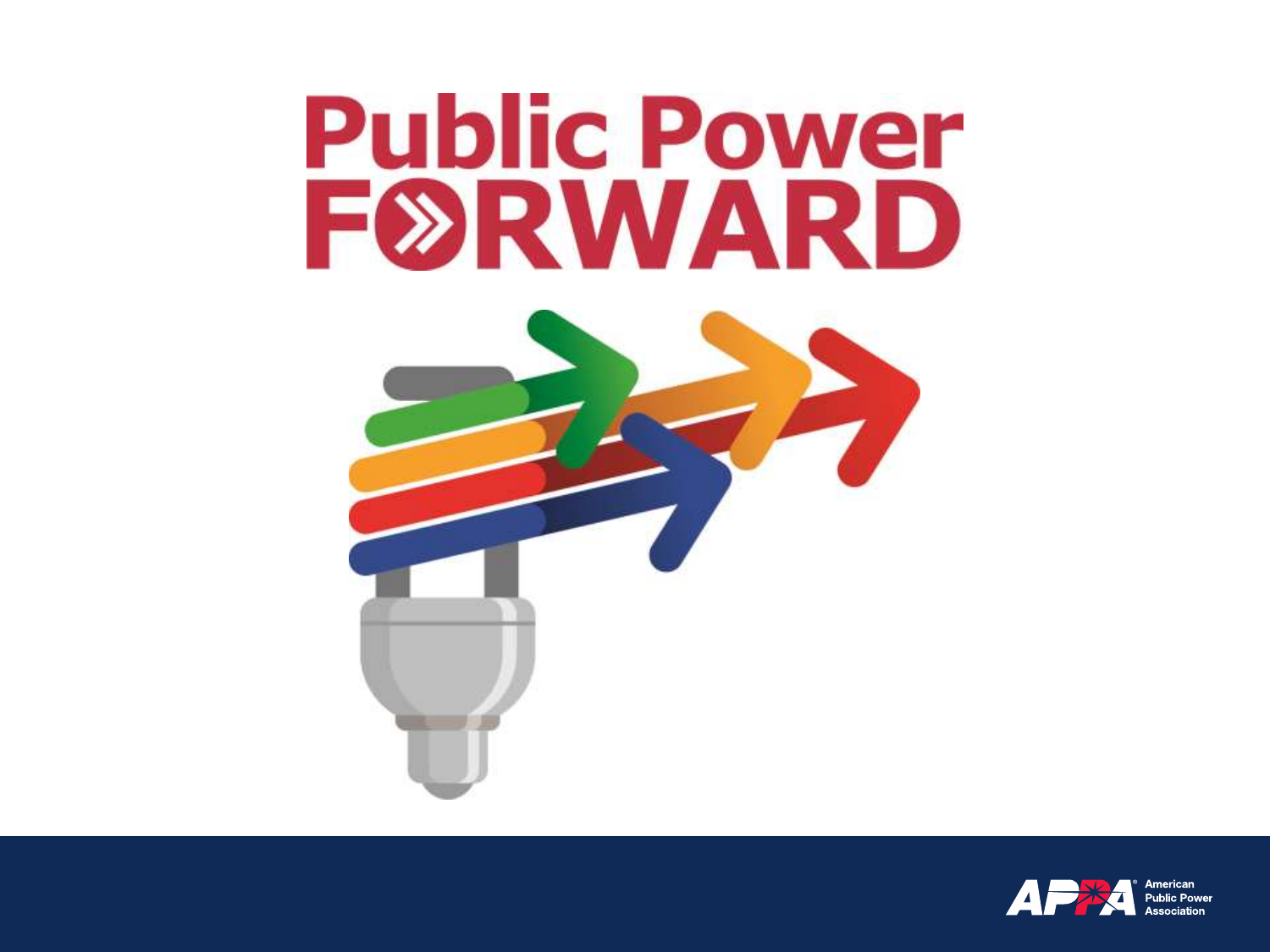## **What Is Public Power Forward?**

Helping public power utilities prepare for a new era in retail electric service through

- Research
- Education
- Advocacy
- New tools & technologies



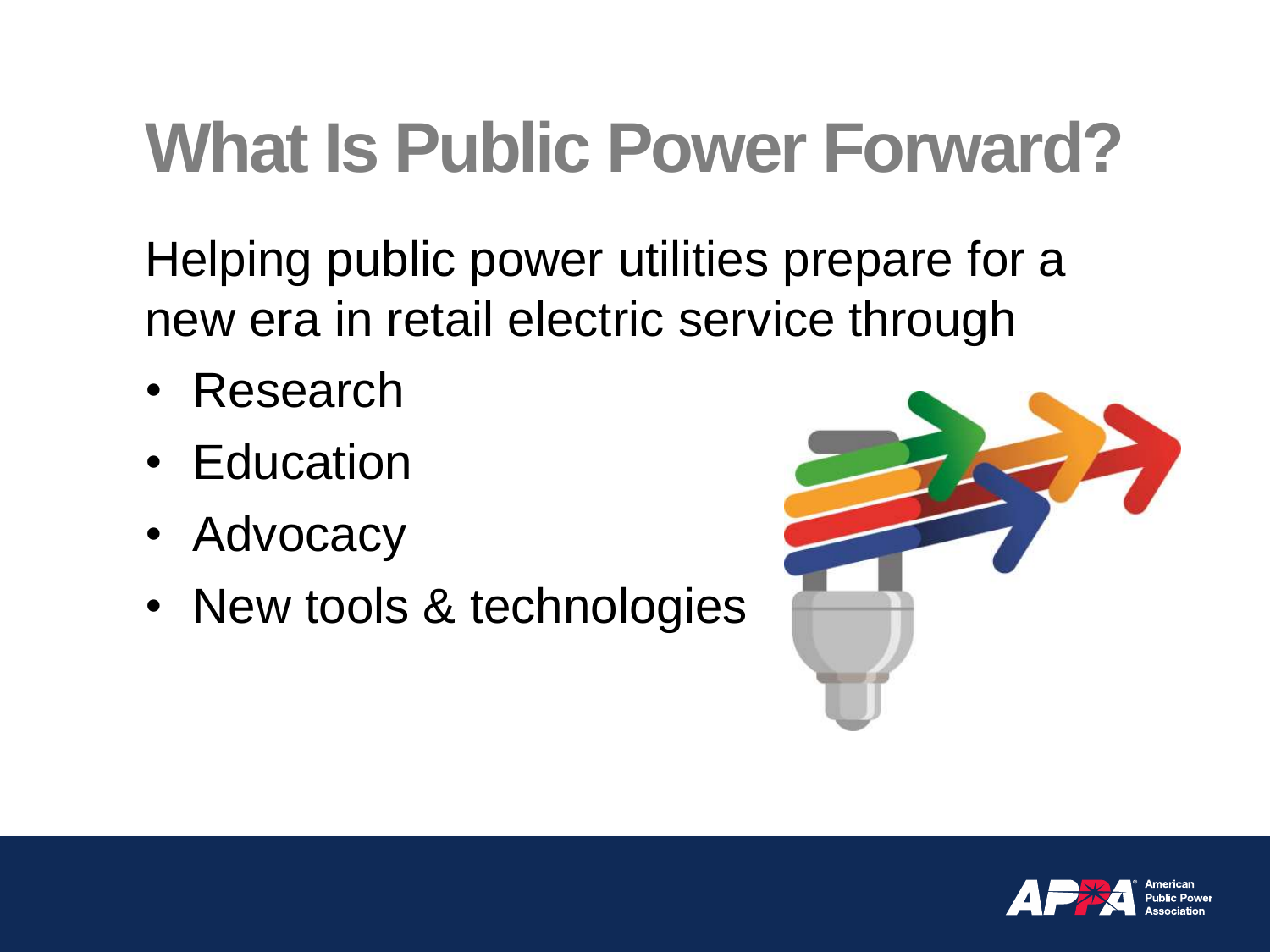## **Why Public Power Forward?**

- Utilities in the past stayed on their side of the meter; main customer interface was the bill
- Retail electric customers now have more choices with new technologies (on both sides of the meter)
- New industry entrants can be both competitors and service provider partners
- Public power utilities strive to be the service providers of choice in their communities

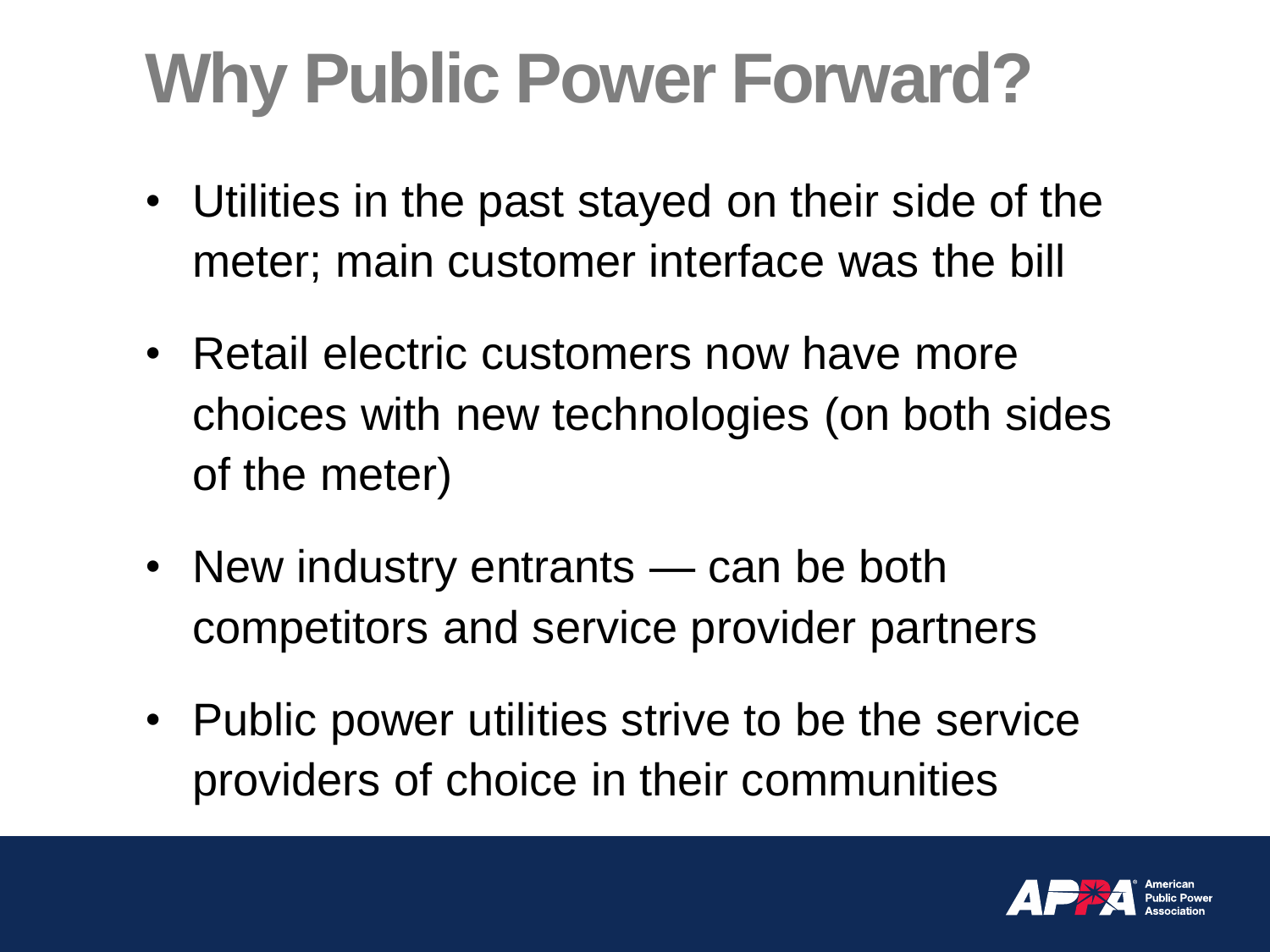#### **Member Toolbox**



- **Policy research and analysis:** What DOE, states, and other utilities/sectors are doing on distributed generation, demand response, energy efficiency
- **Education & tools:** Options, case studies, best practices, resources
- **Advocacy:** Ensure policymakers and thought leaders understand public power's views
- **Communication toolkits:** Educate retail customers, community stakeholders and policymakers

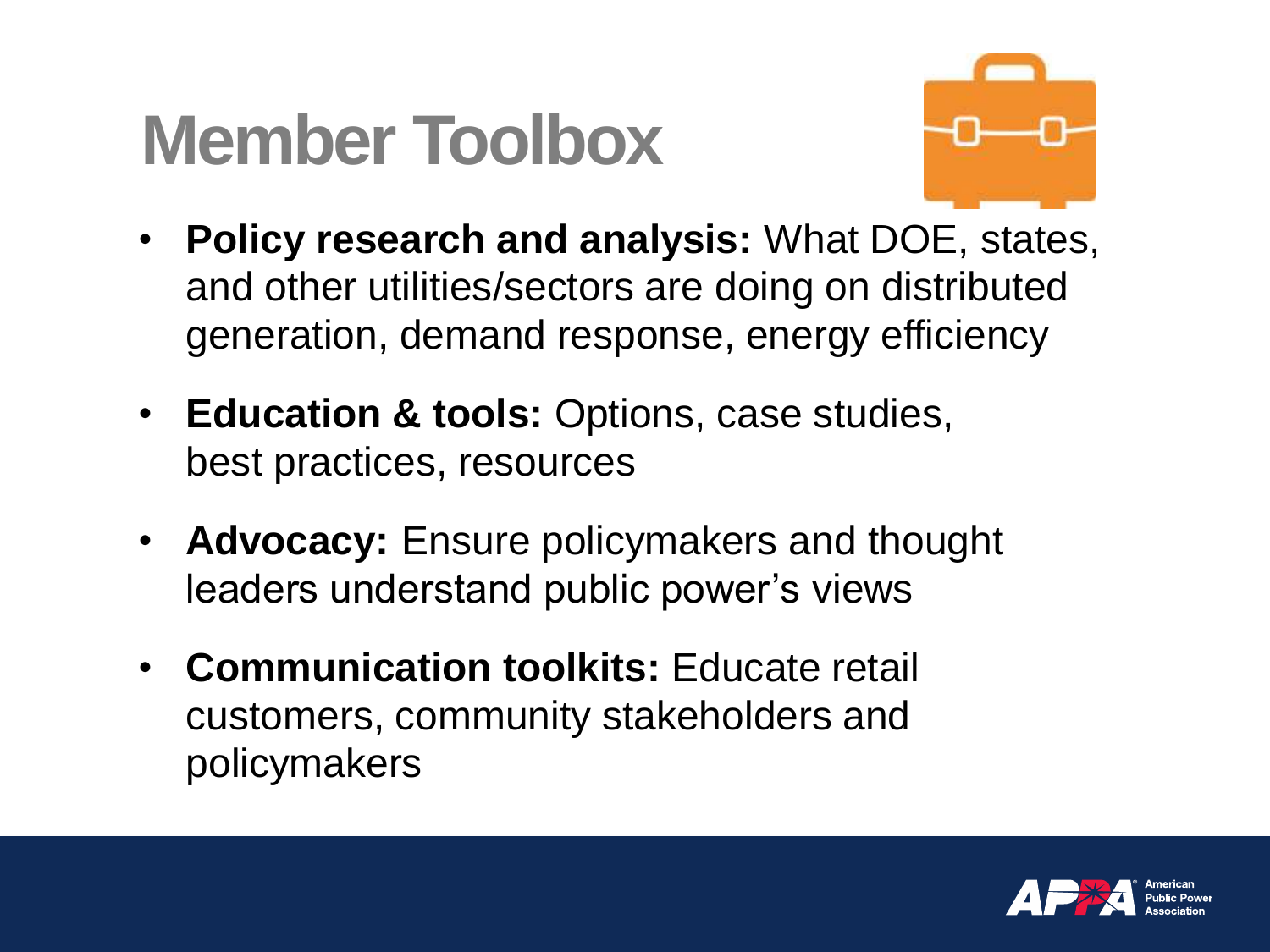#### **Tools from APPA, Decisions by Members**

Members need to decide whether, when and how to revise services, rate structures and operations/infrastructure to:

- Offer retail customers more options
- Modernize utility operations
- Ensure interests of all customers are protected and financial viability of the utility is maintained (many funded by municipal debt)



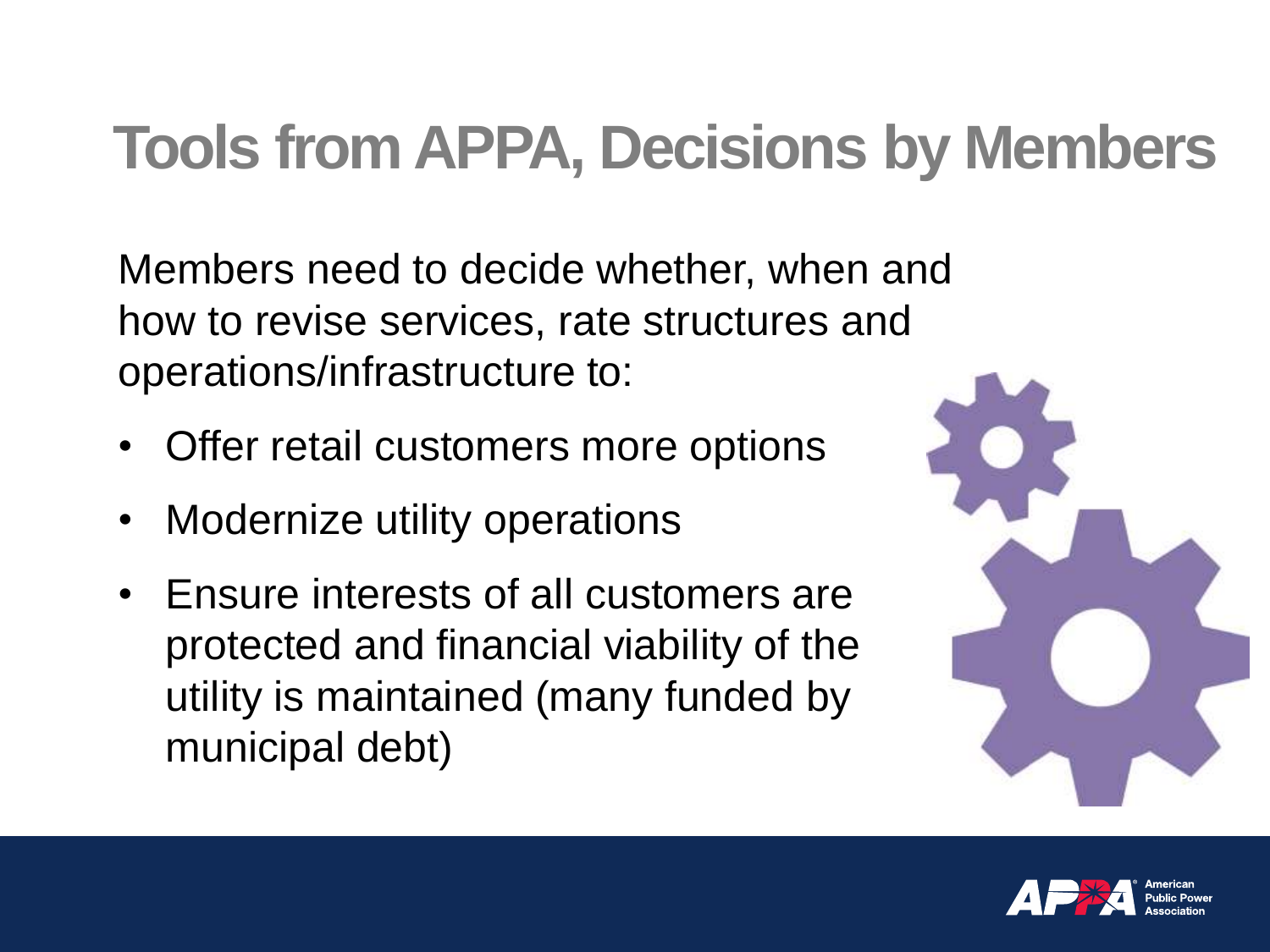### **Innovation**

Public power customers, even in small communities that you would think are remote from the frontlines of electric restructuring, are very interested in new technologies and green energy



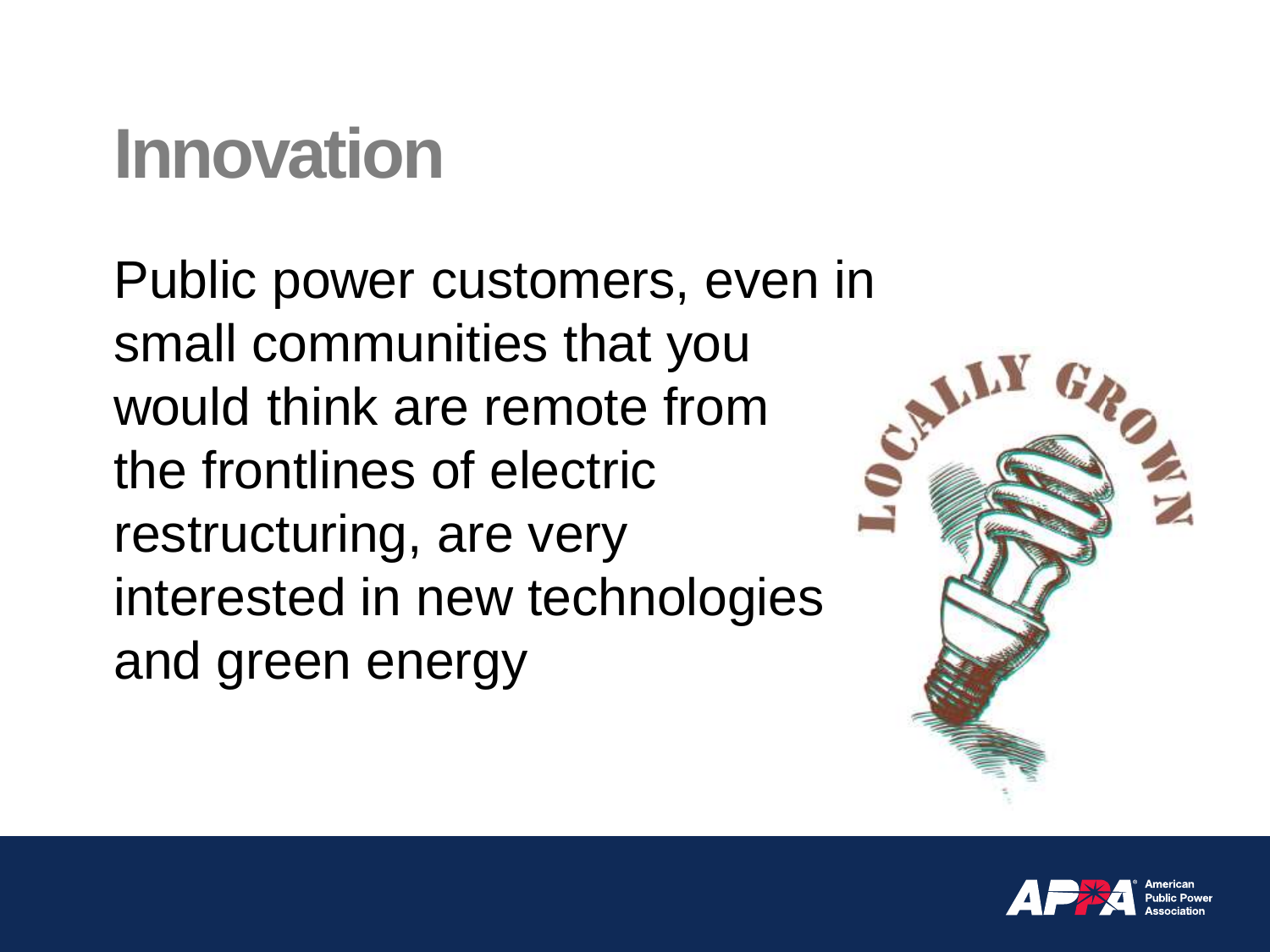### **Central City Solar Garden Earns Project of the Year Award**

"NMPP Energy awarded the City of Central City, Neb., with a Project of the Year Award for its Community Solar Garden at its 41st Annual Meeting and Conference in Grand Island, Neb., March 30. The City began working cooperatively with a local businessman in 2014 to develop the solar garden, which currently has a total electric generating capacity of 200 kilowatts and is the state's first community solar project. Plans are for an additional 500 kilowatts to be installed this summer with the goal of reaching a total electric generating capacity of two megawatts during 2017. The City adopted Virtual Net Metering to allow individuals and businesses to own solar panels at the facility, rather than installing panels on individual rooftops or property. Currently, the City owns panels along with seven other businesses."

[https://www.nmppenergy.org/view\\_article?article\\_id=2138](https://www.nmppenergy.org/view_article?article_id=2138)

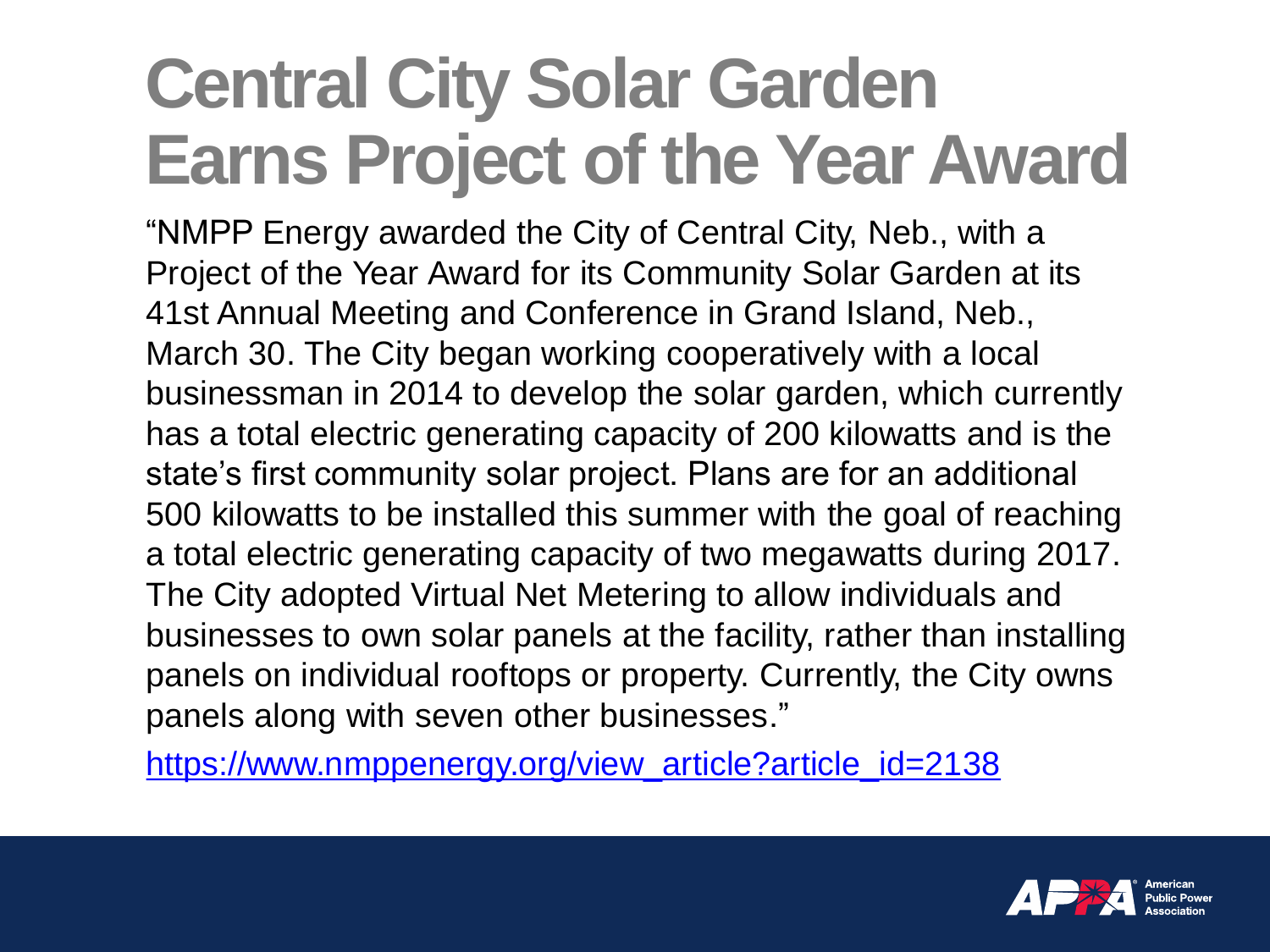#### **There Are Limitations…**

Public power utilities are very interested in creative micro-projects, but are less able to support original research and development and large-scale pilot projects; they are not making rate based investments for the return they generate; spending their customers' money!

Many smaller public power utilities are only now modernizing their IT and OT, and customer interface/metering infrastructures

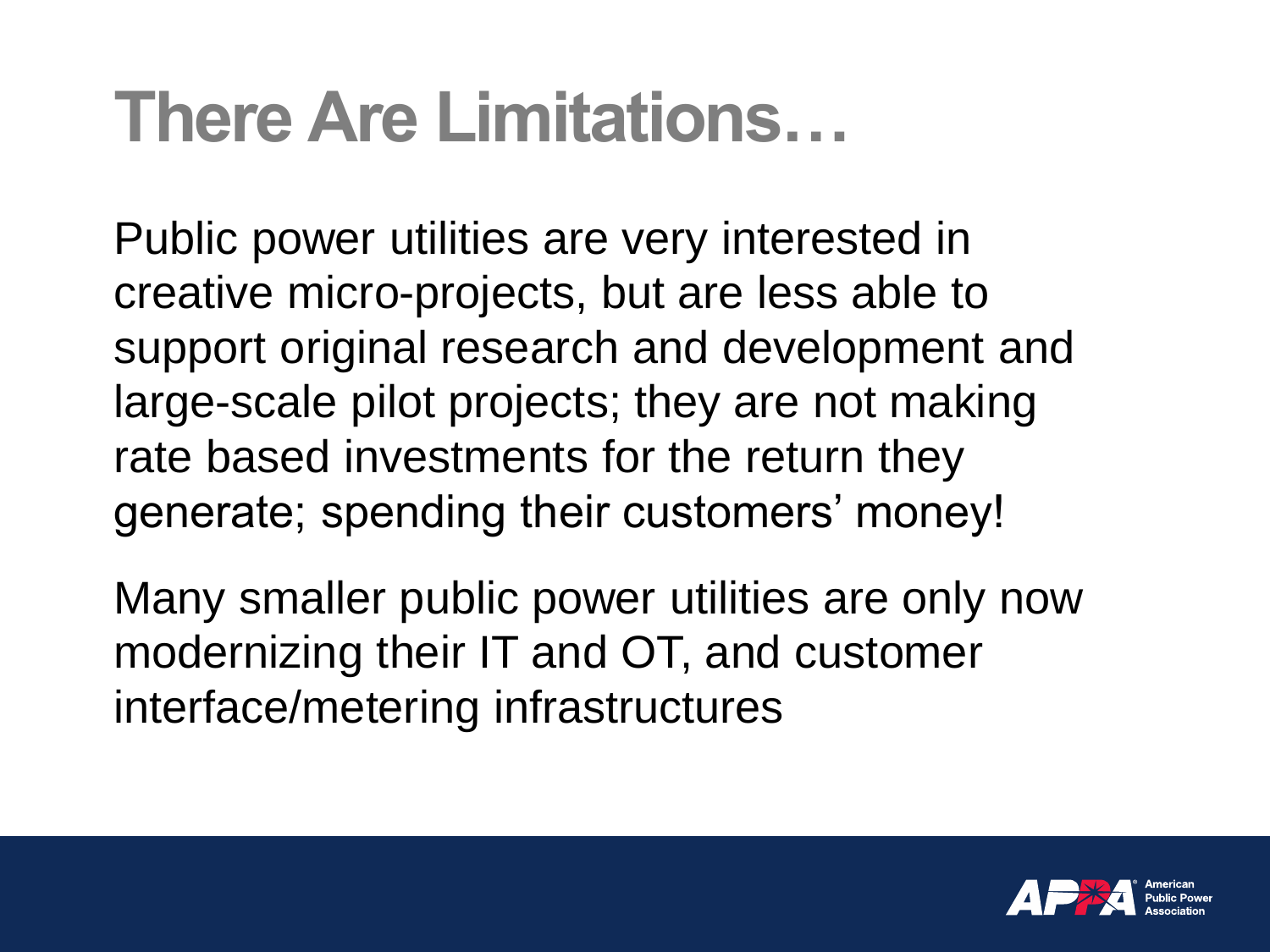### **Public Power Generation Mix**

- 1/3 own generation and 2/3 buy
- Many have diverse portfolios, with hydropower, nuclear, natural gas, coal, renewables
- Renewables include wind, biomass (landfills!), solar, geothermal, run of river hydro



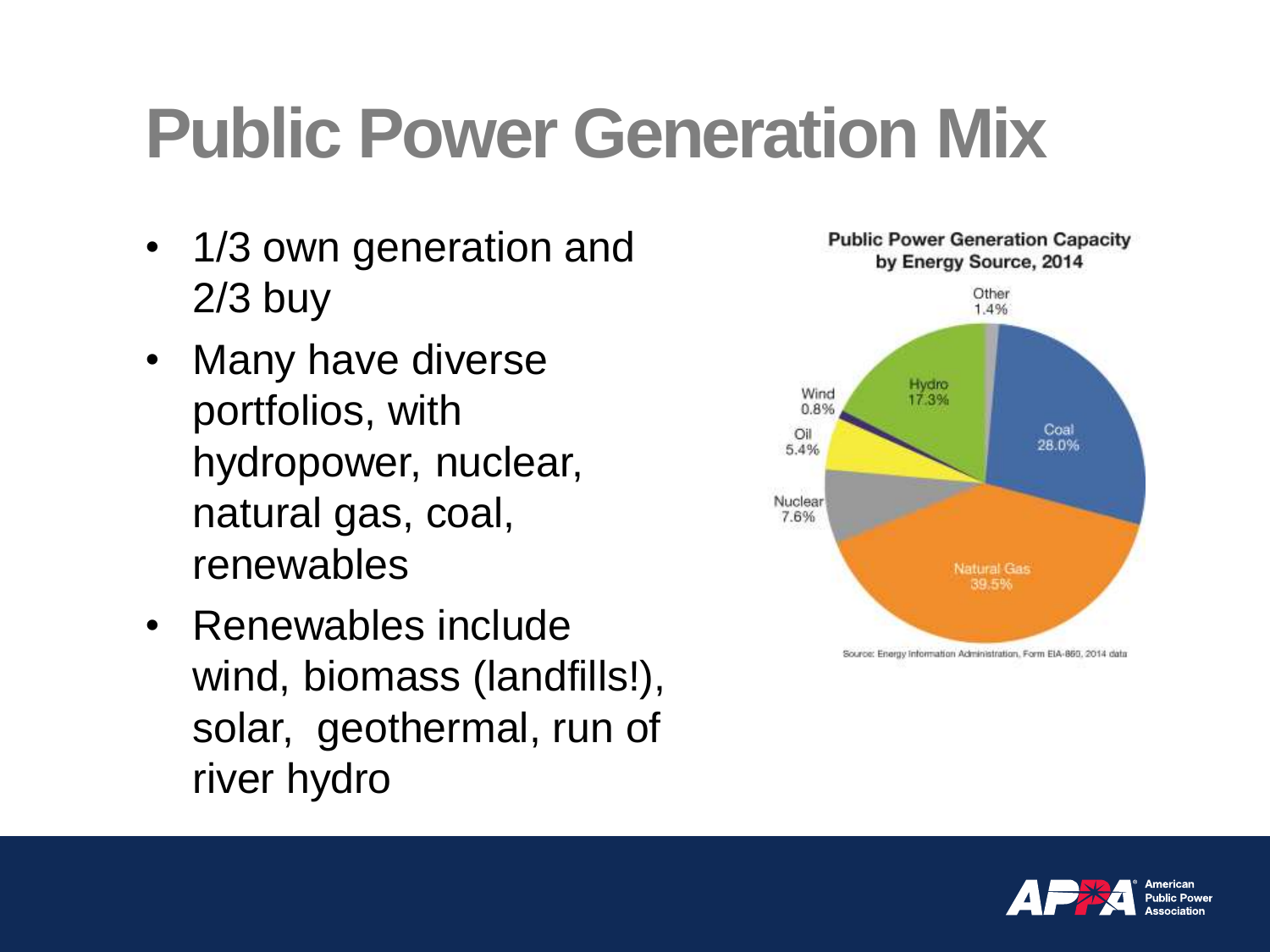#### **U.S. Renewable Generation by Fuel Type**



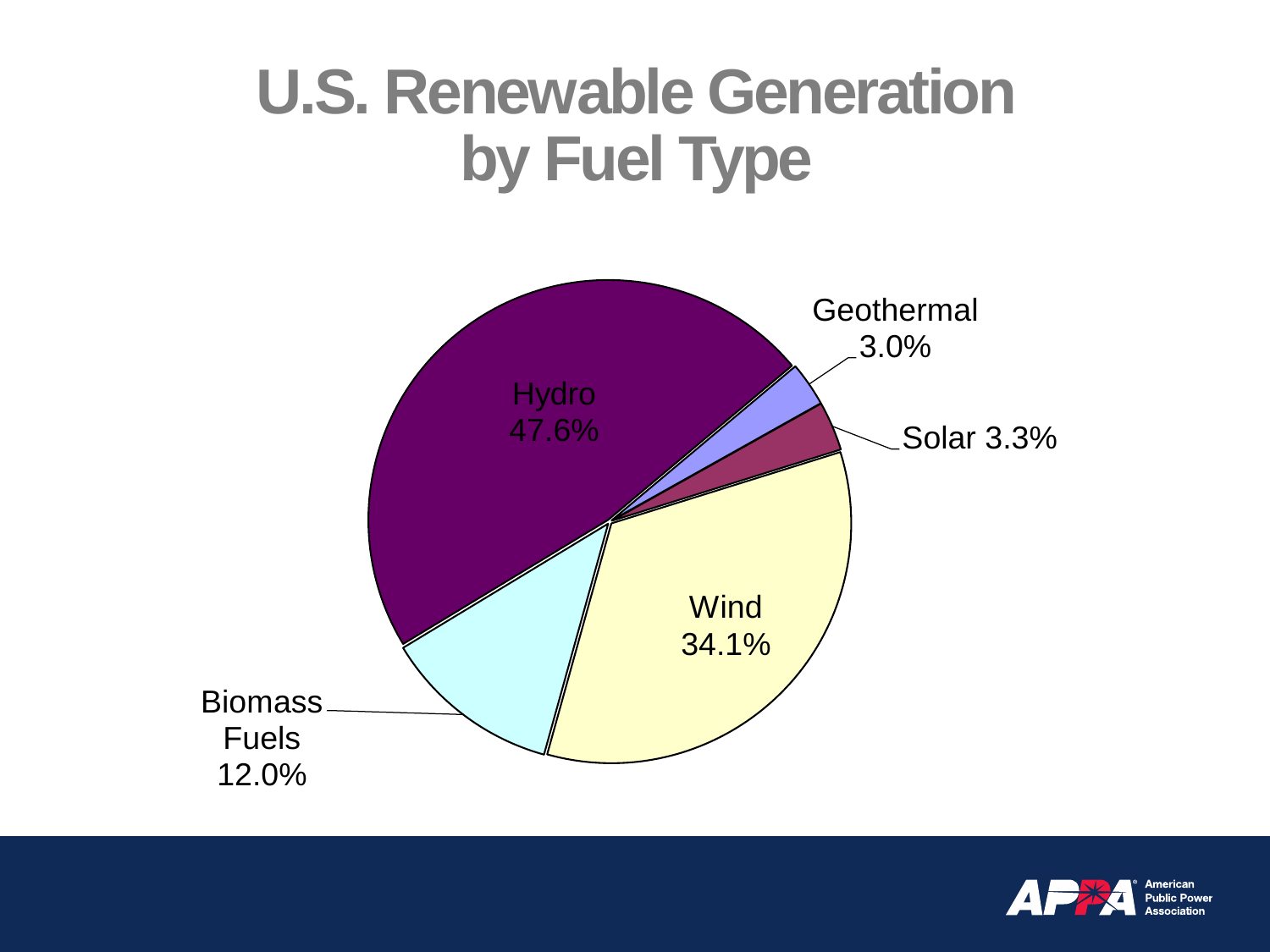#### **U.S. Solar Prices Are Falling**



#### Source: Solar Energy Industries Association

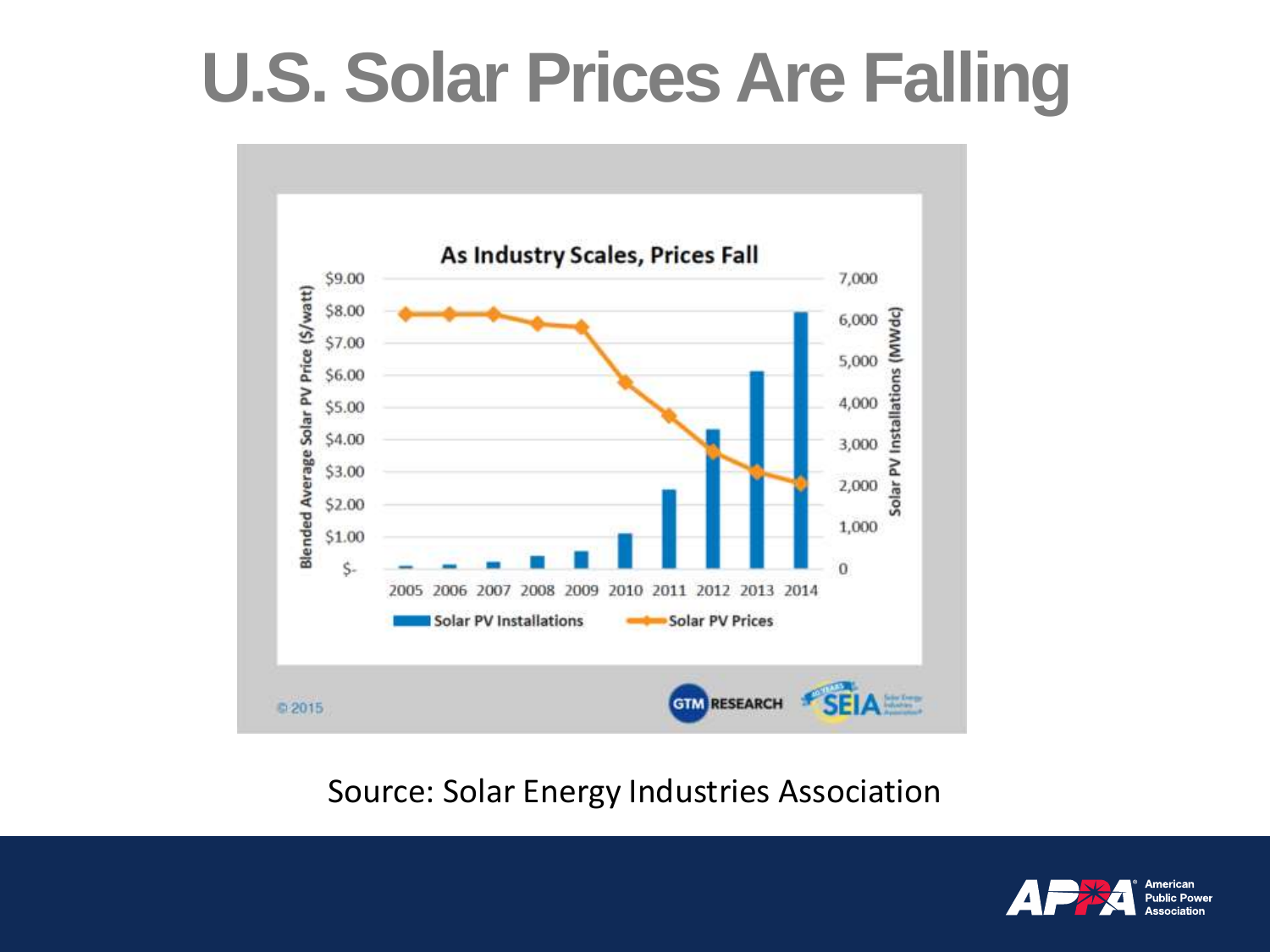#### **U.S. Solar Installations Are Rising**



#### Source: Solar Energy Industries Association

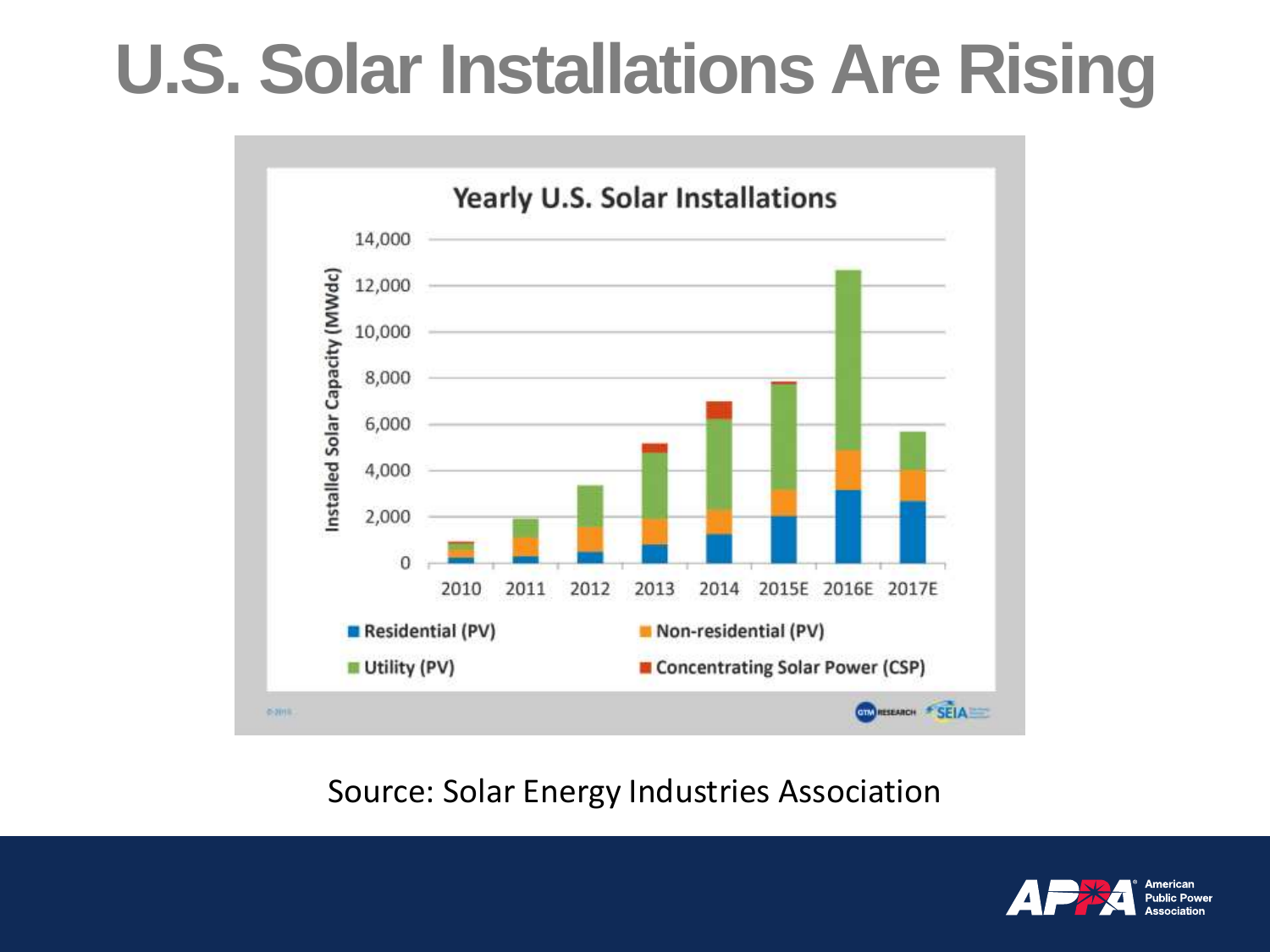### **U.S. Wind Installations Are Rising**



Source: American Wind Energy Association

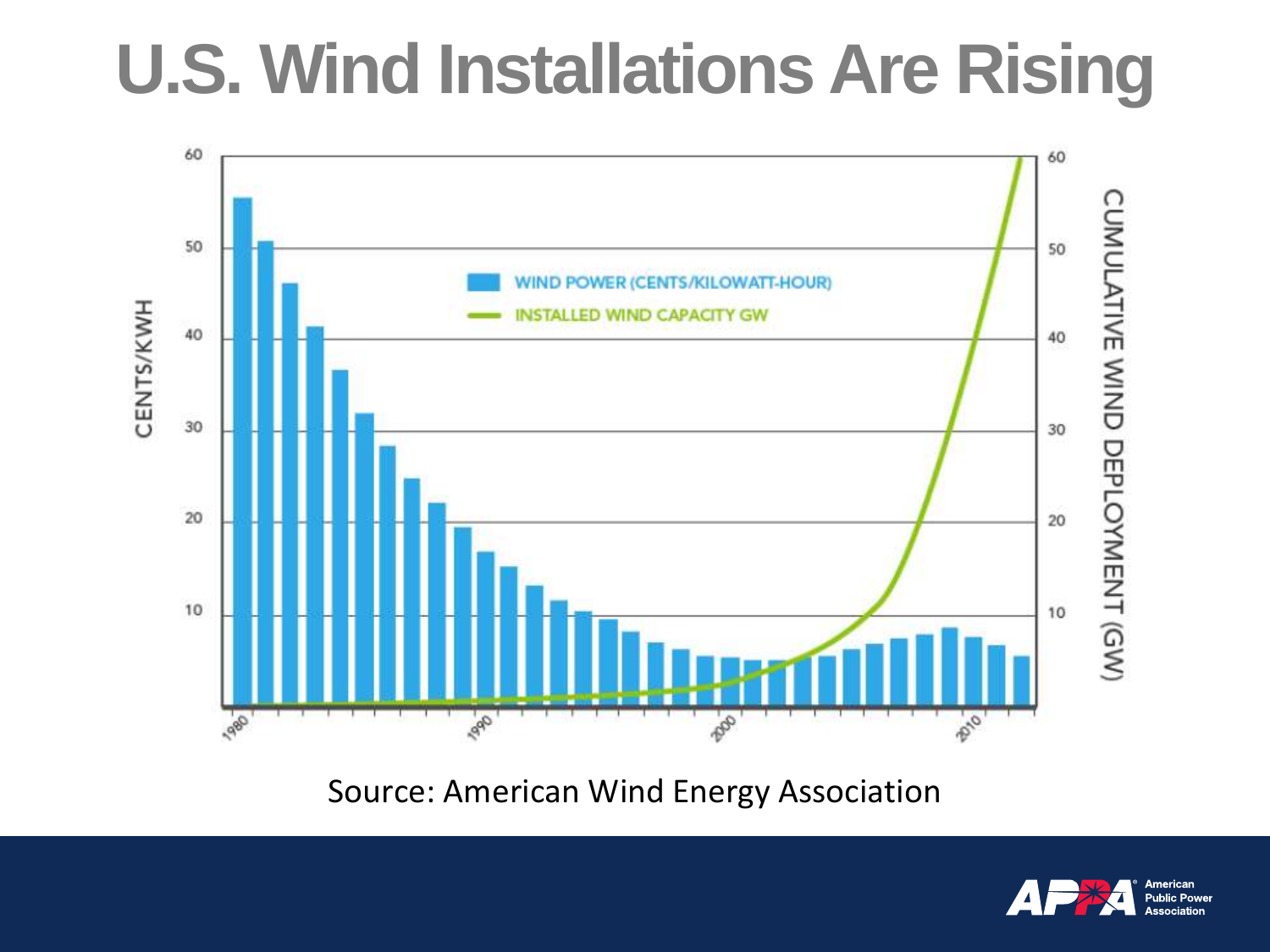## **U.S. Generation Capacity Additions by Fuel Type, 2015**



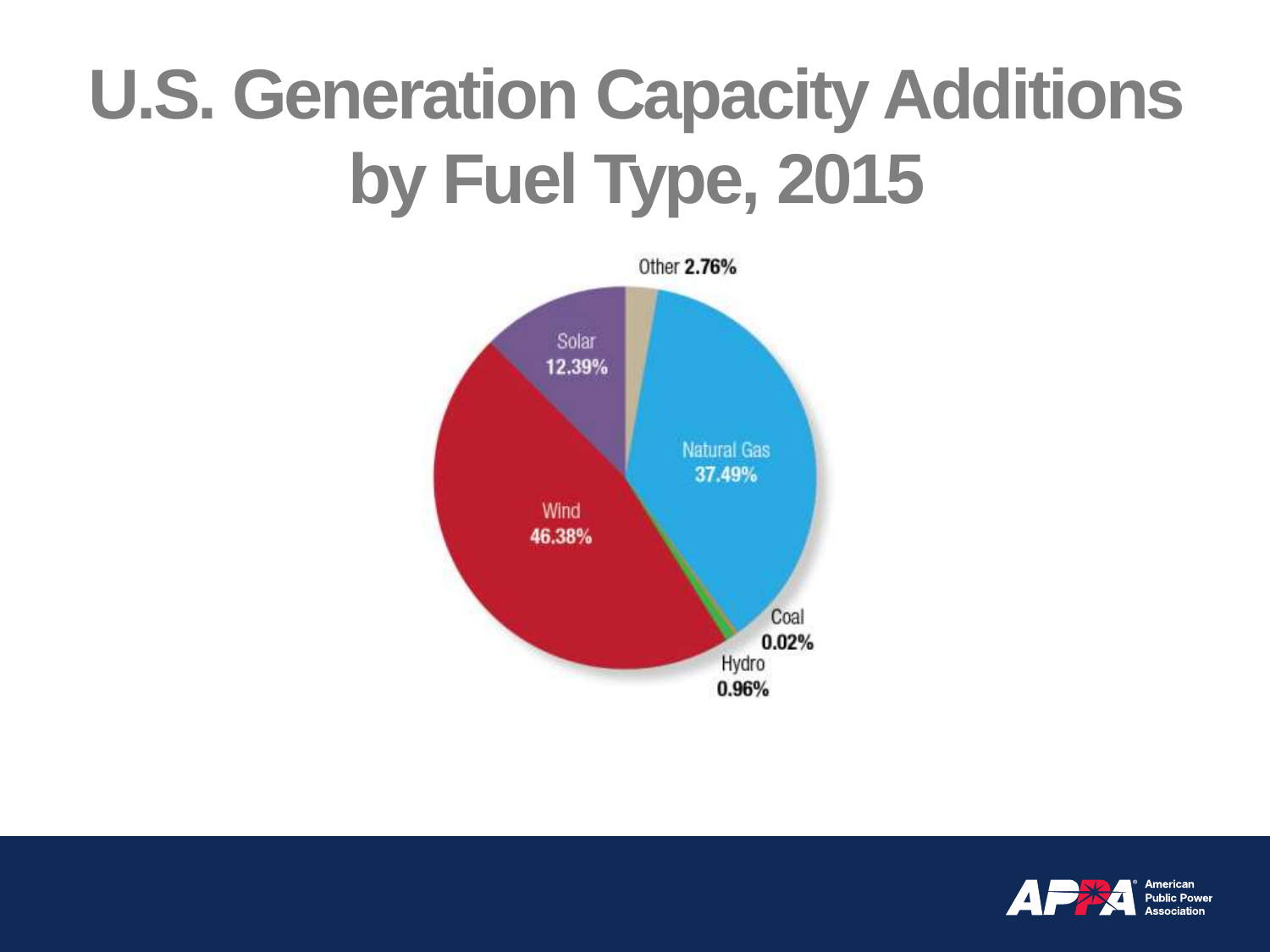### **Future U.S. Capacity: Plants Under Construction and Permitted**



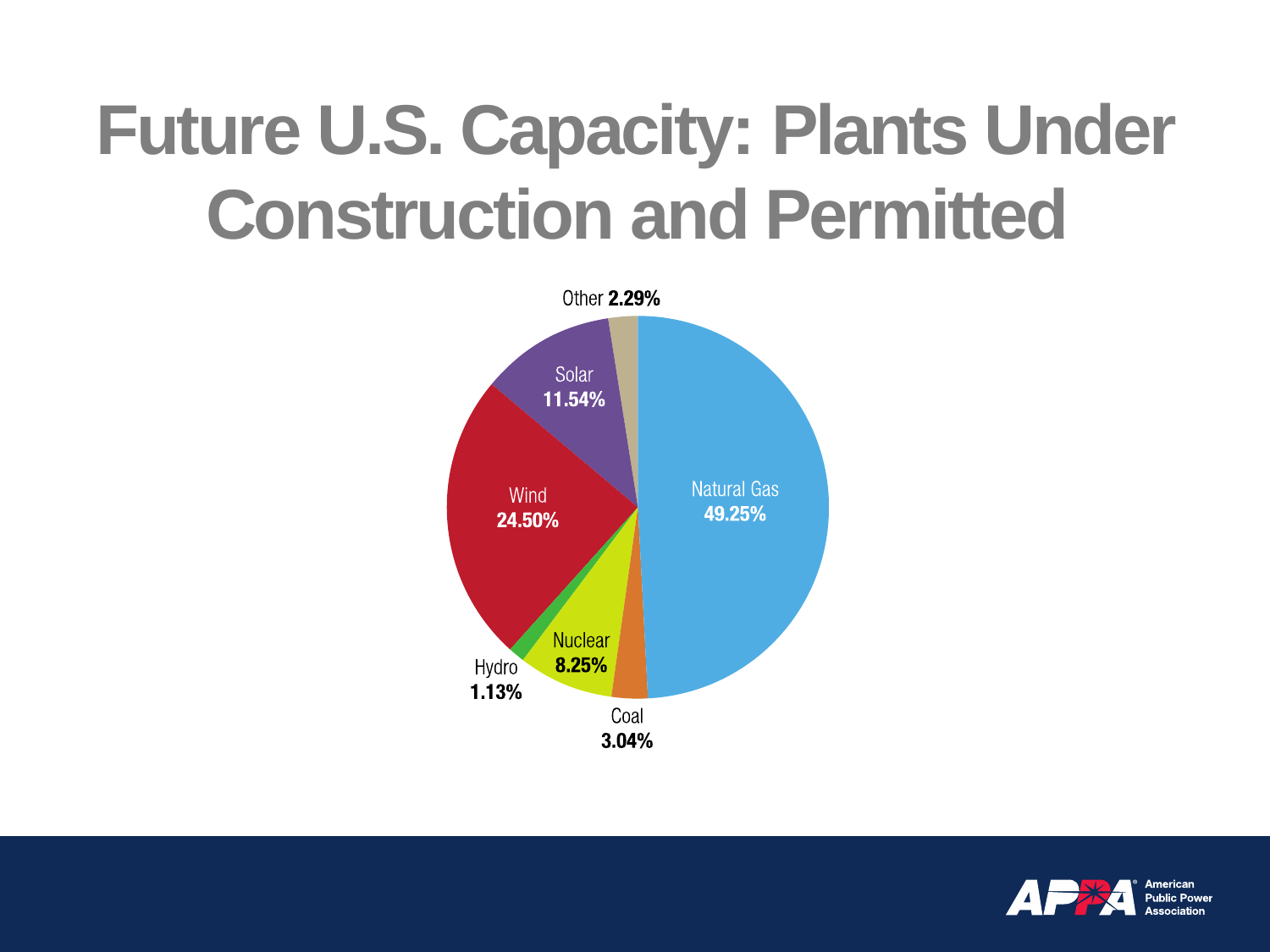#### **Public Power and Solar**

- Dramatic growth since 2014
	- Direct ownership
	- Utility-scale purchased power
	- Non-utility generation
	- Community solar



- 1,169 MW solar capacity in public power communities
- Nearly 8 percent of total installed U.S. solar capacity as of June 2015

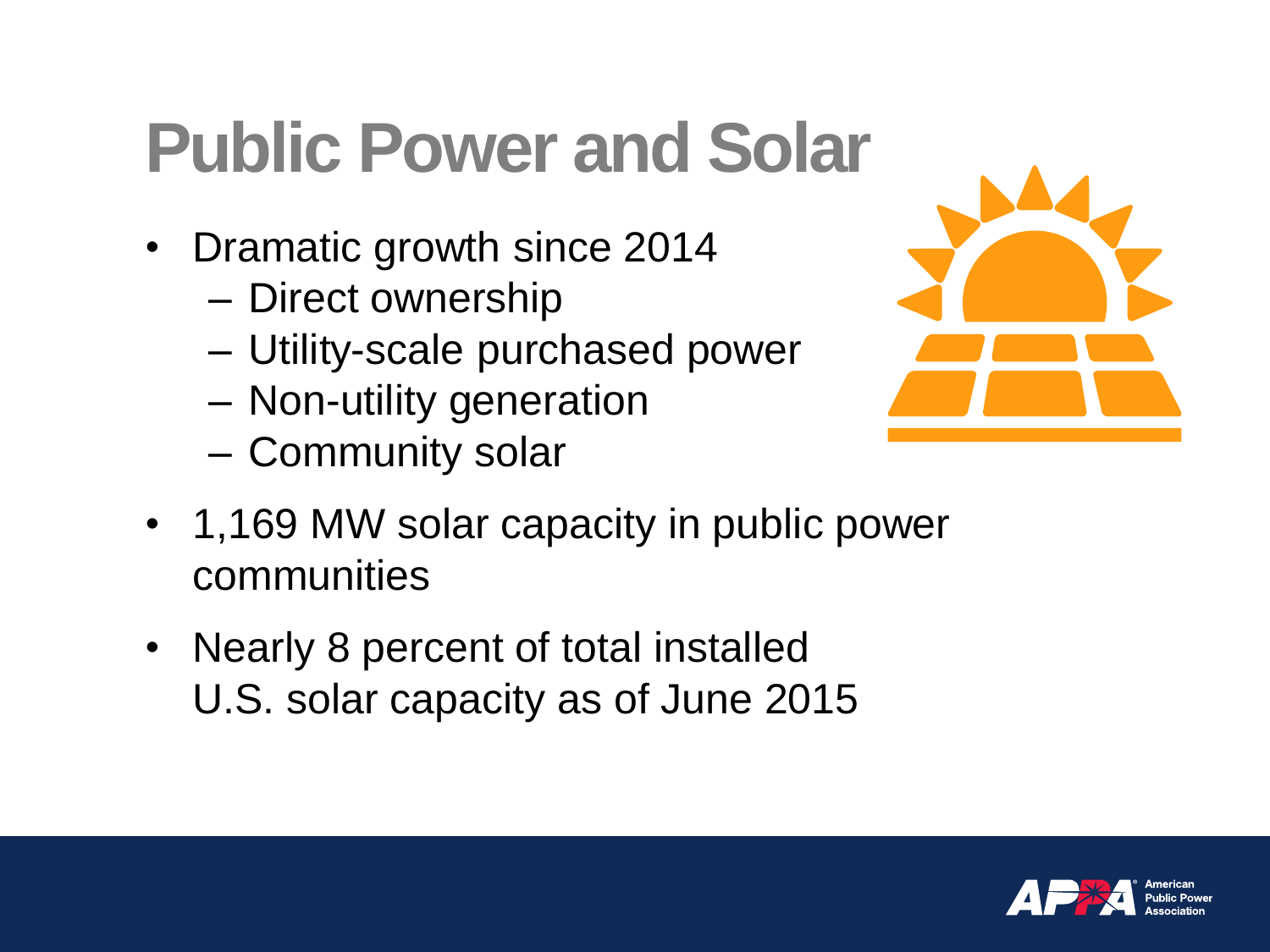## **Solar Considerations**

- Solar amounts to 2% of U.S. installed generation capacity (yet to reach substantial market share in most states)
- Natural gas still the most competitive source of new generation (but how to predict the future fuel price?)
- Rooftop solar costs are higher than utility/community solar on per kW hour basis, but residential rate design, tax credits, etc. can create incentives for individual customers that favor rooftop option

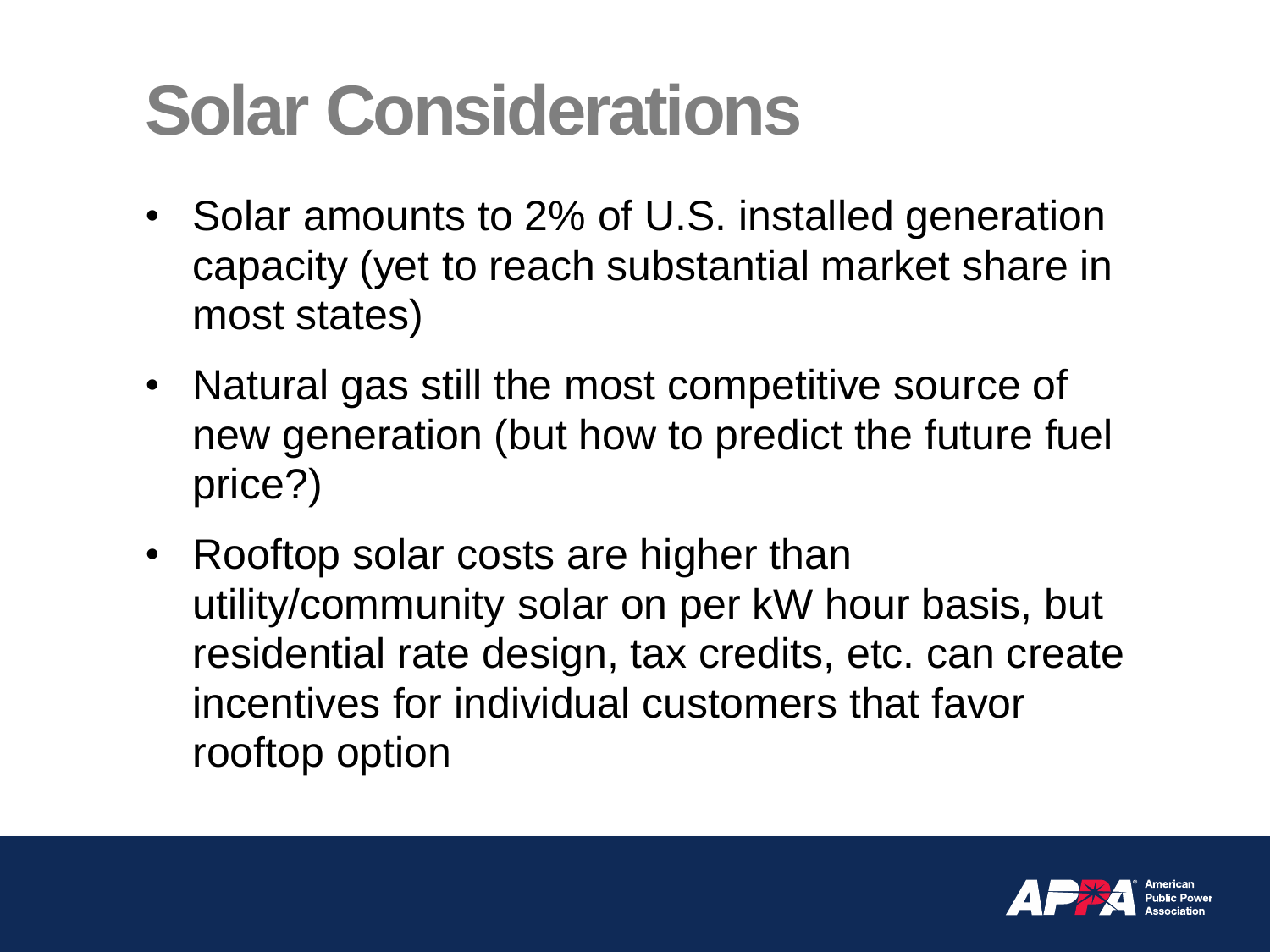## **Factors Driving Future Transition**

- Renewables poised for significant growth
- Energy storage and other technologies not yet commercially viable (but coming!)
- Emerging suite of conventional and advanced customer-side technologies
	- smart thermostats and grid-connected appliances (e.g. water heaters) *that can* 
		- save customers money *and*
		- make more efficient use of the grid

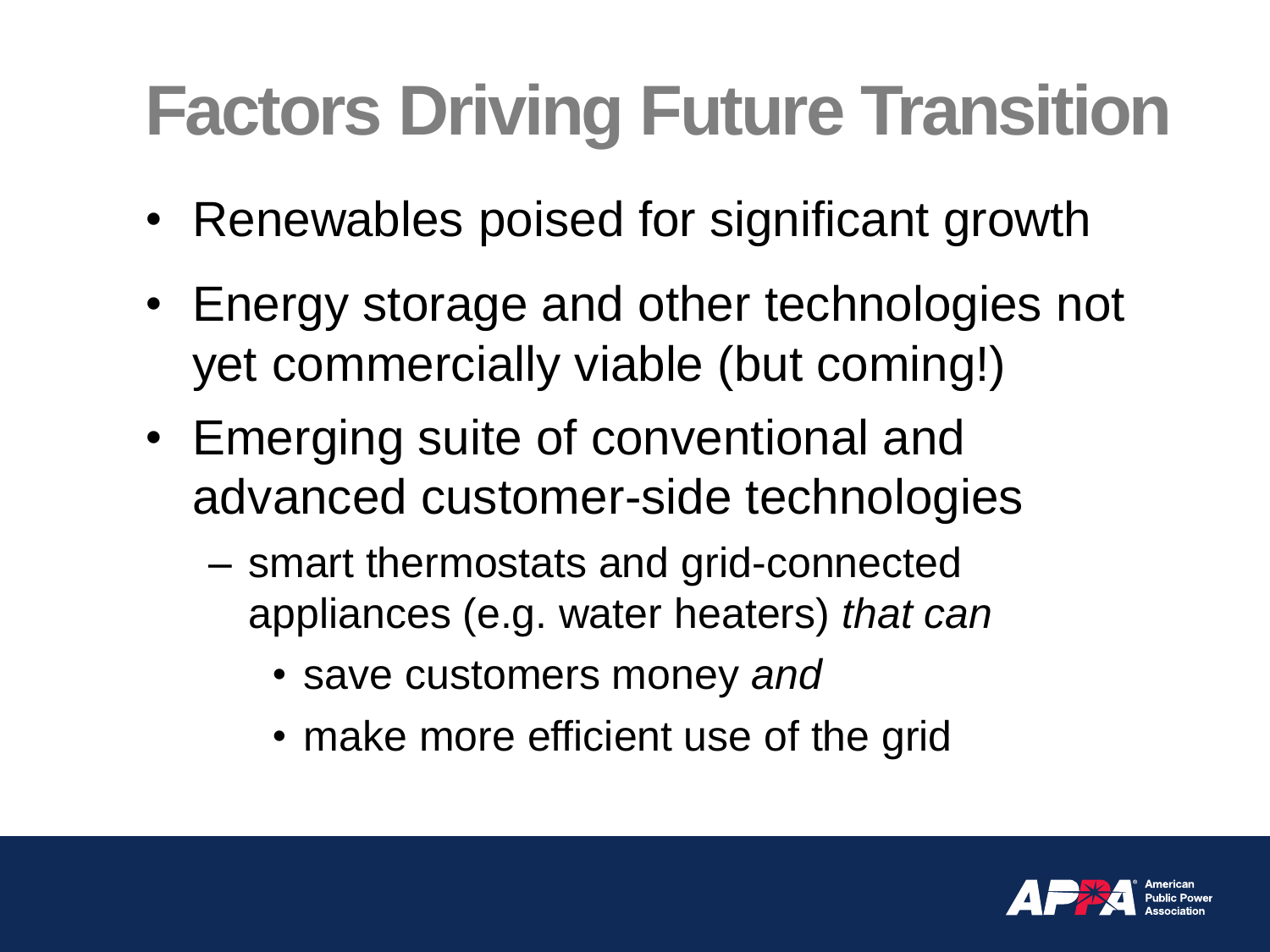## **One Big Challenge/Opportunity: EPA's Clean Power Plan**



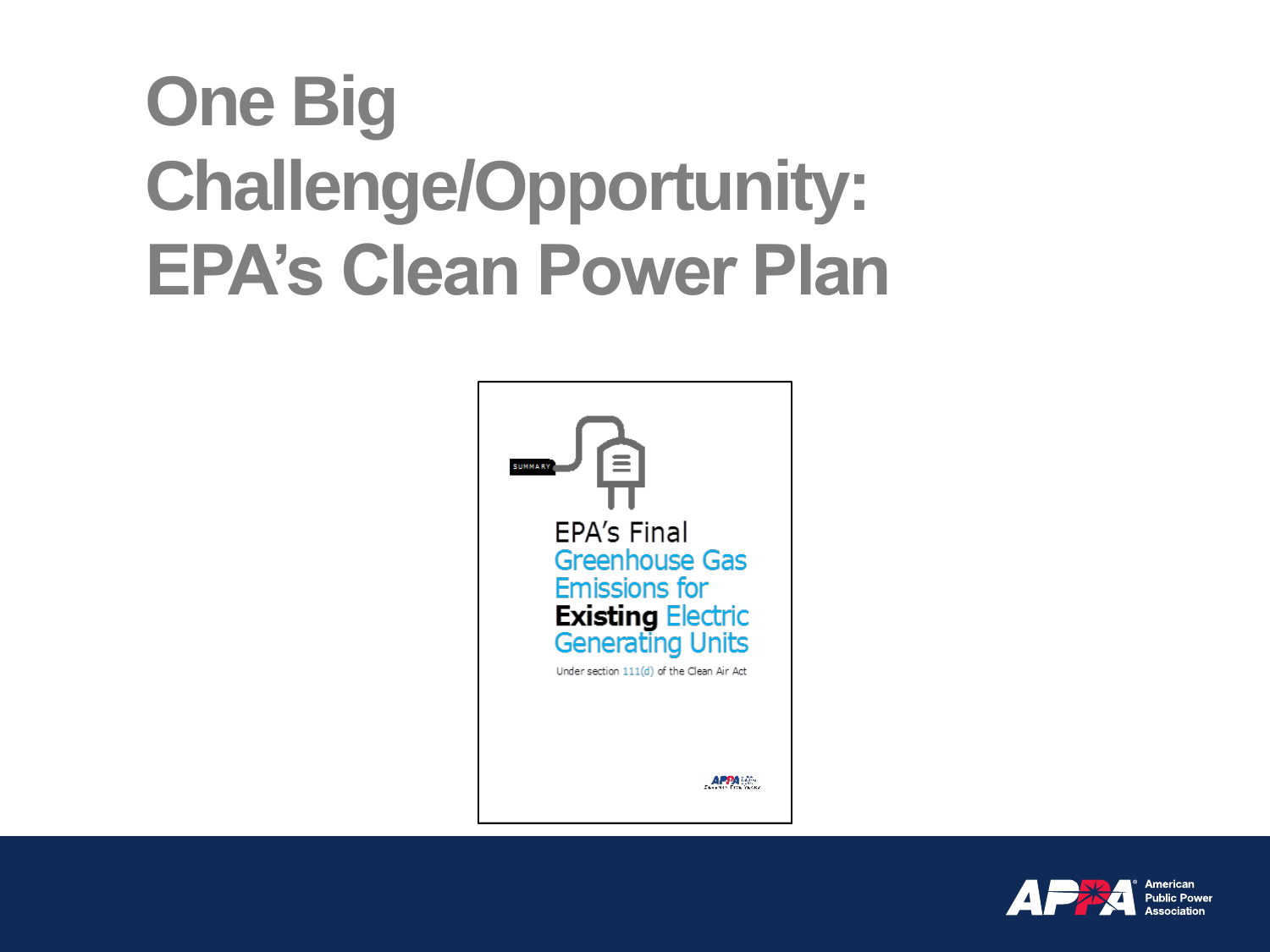#### **Final Emission Rate Reduction (in lb/MWh) for States Set by EPA in the CPP**



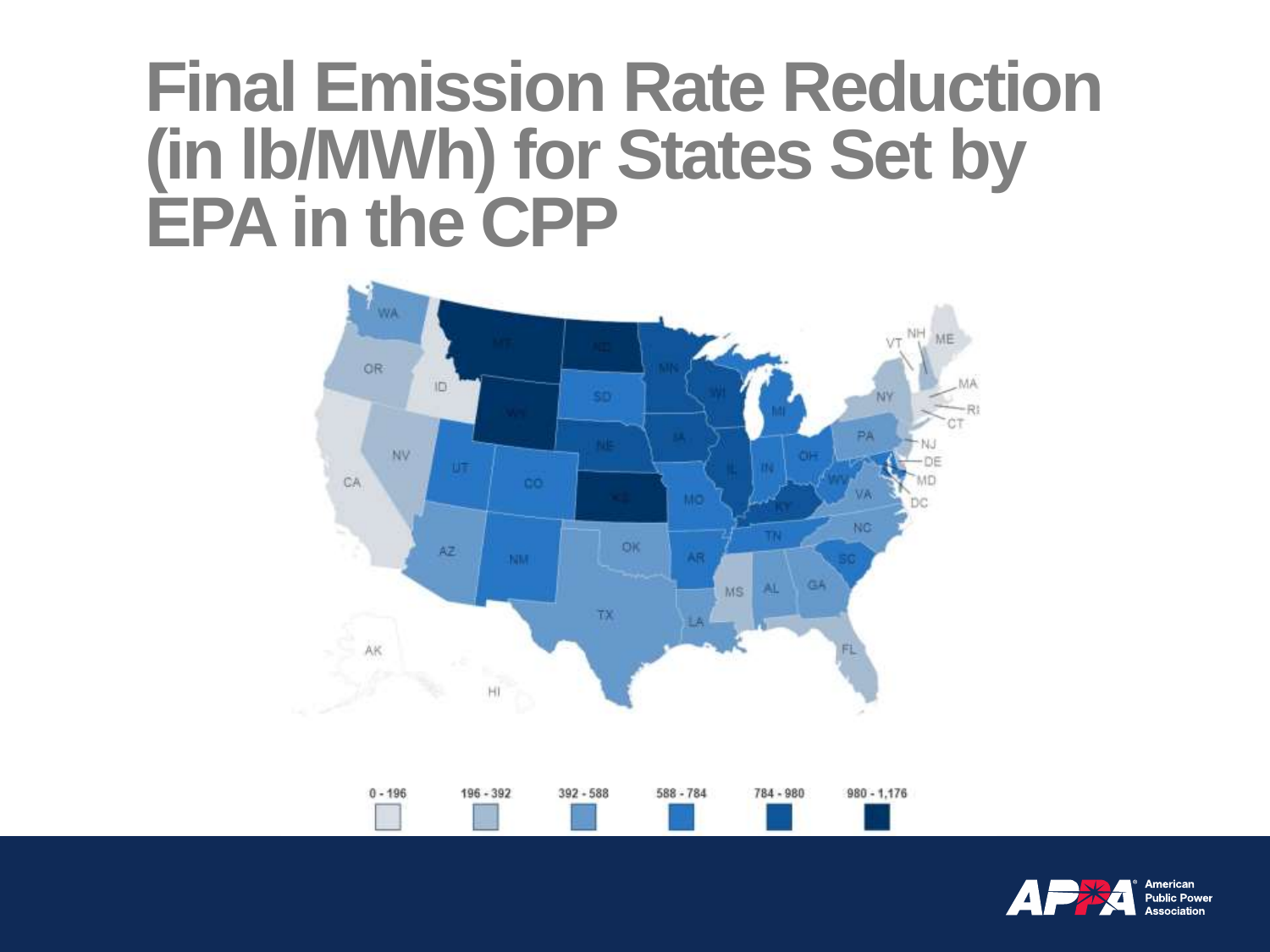## **The Supreme Court Deep Freeze**

- Final CPP under review in United States Court of Appeals for the D.C. Circuit in *West Virginia v. EPA*, No. 15-1363
- As the whole world knows, the Supreme Court stayed the CPP rule on 2/9/16, by a 5-4 vote—but now only 8 justices, and who knows when the 9th seat will be filled and by whom….
- The DC Circuit hears arguments on June 2-3; opinion by Fall????—then on to the Supreme **Court**

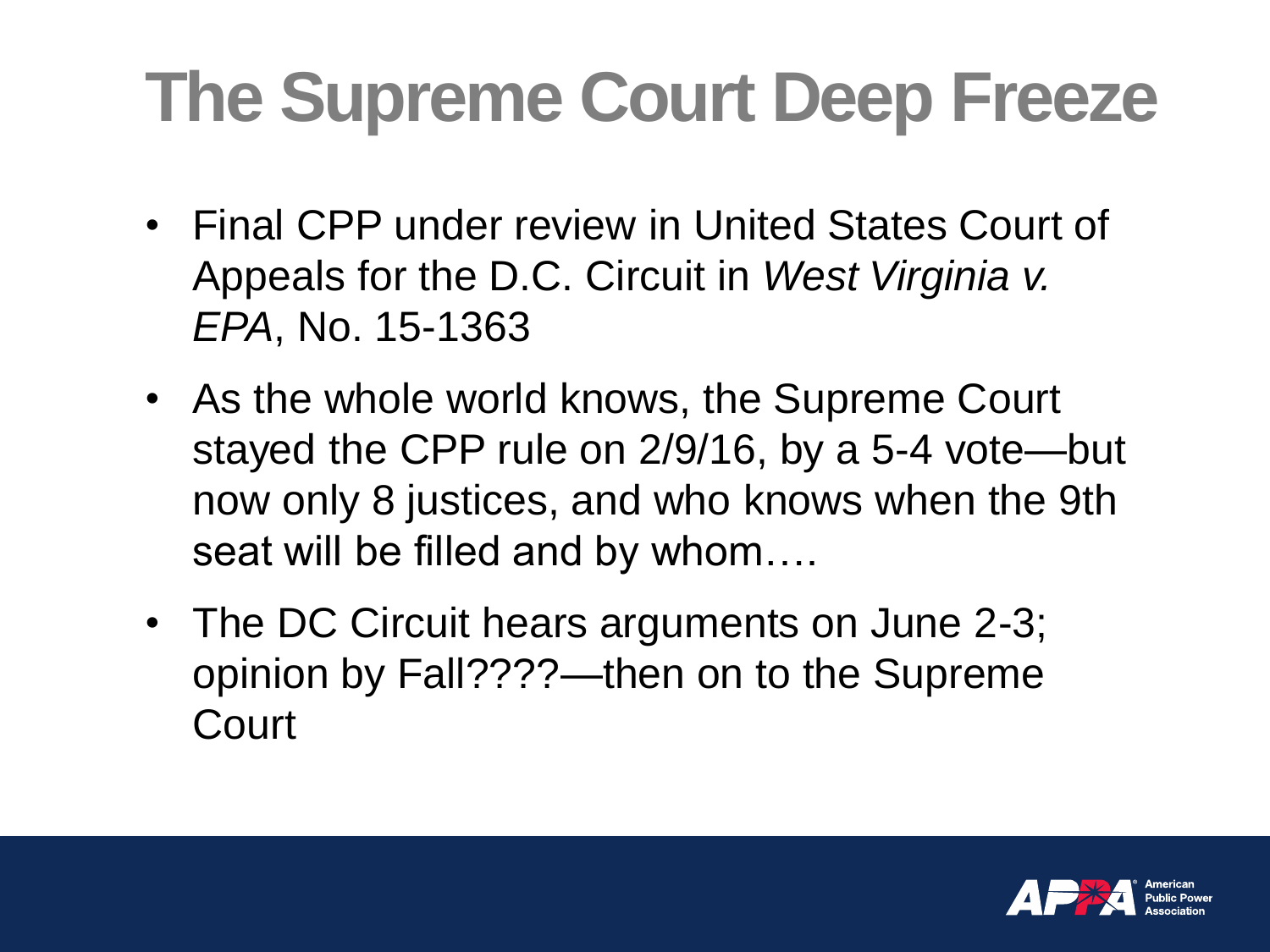### **What to Do Now?**

- Some states have stopped work on CPP compliance; others are still moving ahead
- Given change in Supreme Court, can't assume CPP will be reversed, even though a stay was granted (one of the factors in getting a stay is "likelihood of success on the merits")
- While the CPP itself might not survive, it is prudent to assume that some sort of CO2 regulation (or equivalent) will happen, and to prepare for it ("no regrets" strategy)
- Renewables, distributed energy resources (DER), energy efficiency are all possible responses

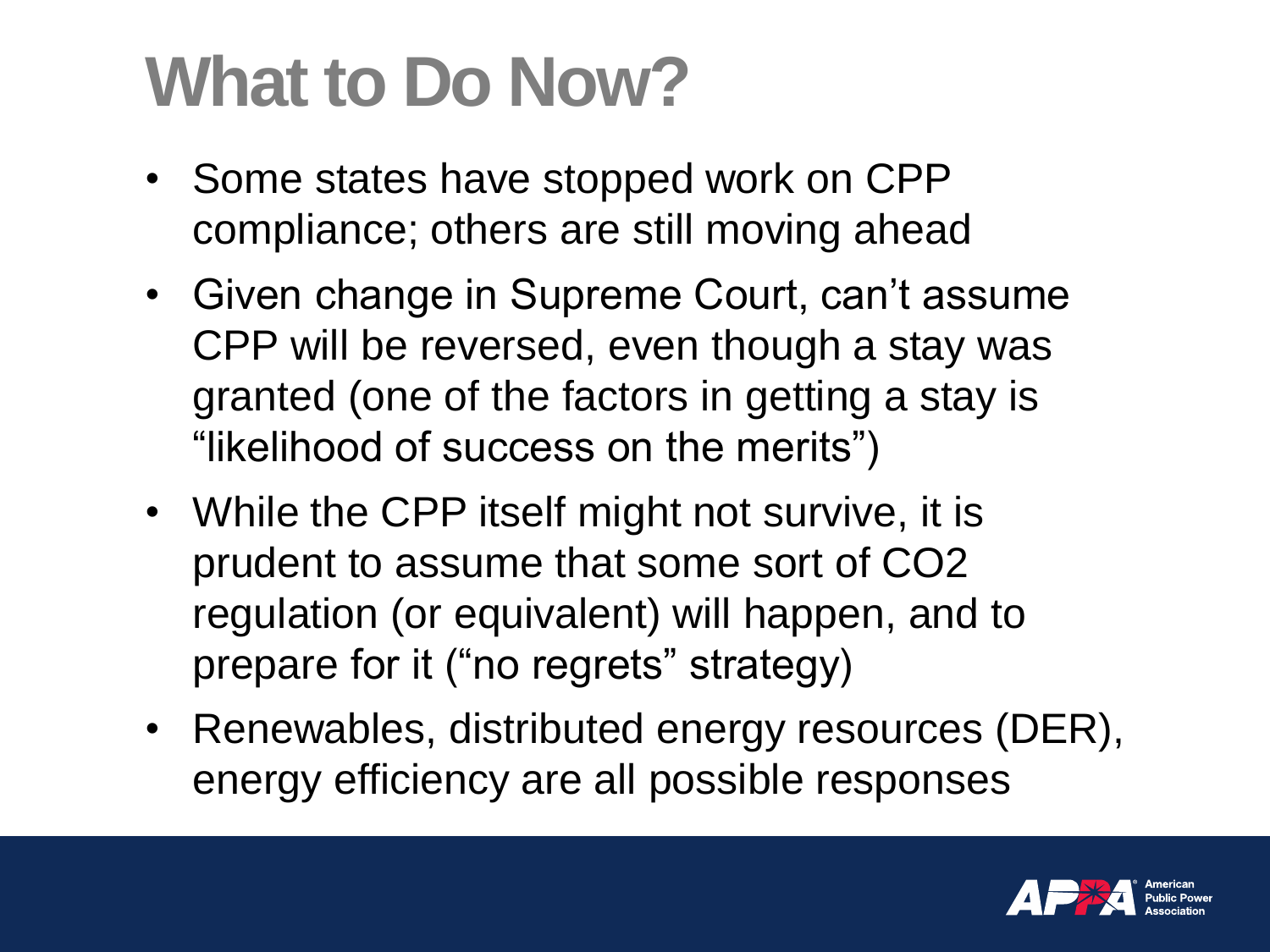## **Transition Steps for Public Power**

- Develop sustainable business practices and strong customer relationships through education
- Pilot programs on DER integration, storage, other new distribution-level technologies
- Offer renewable options such as community solar; diversify wholesale power supply portfolios
- Review service options and accompanying rates to ensure fair treatment of all customer classes, sufficient revenue recovery for bondholders

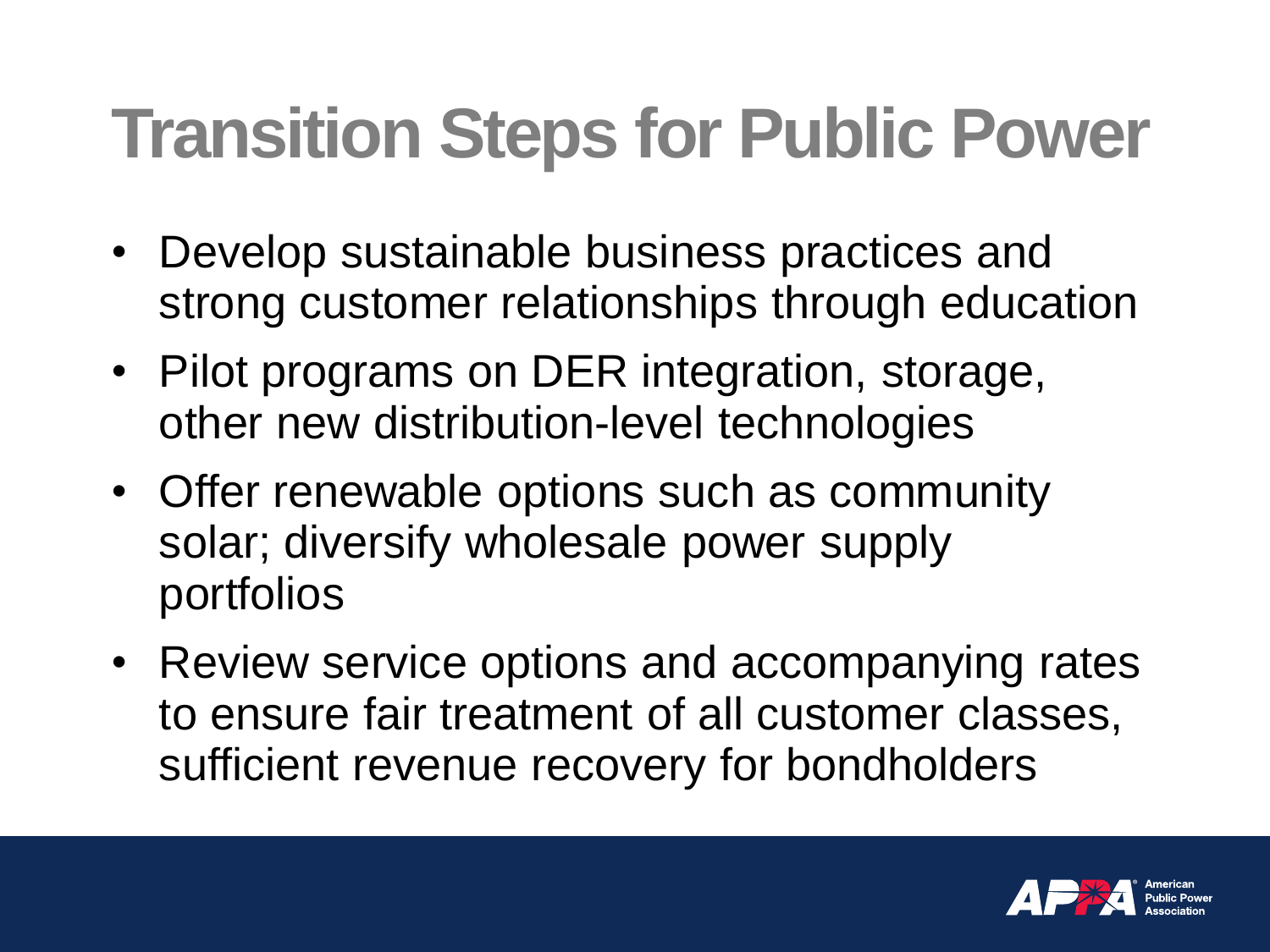#### **Distributed Energy and Grid Modernization**

#### **DER's and Grid Modernization Strategy**



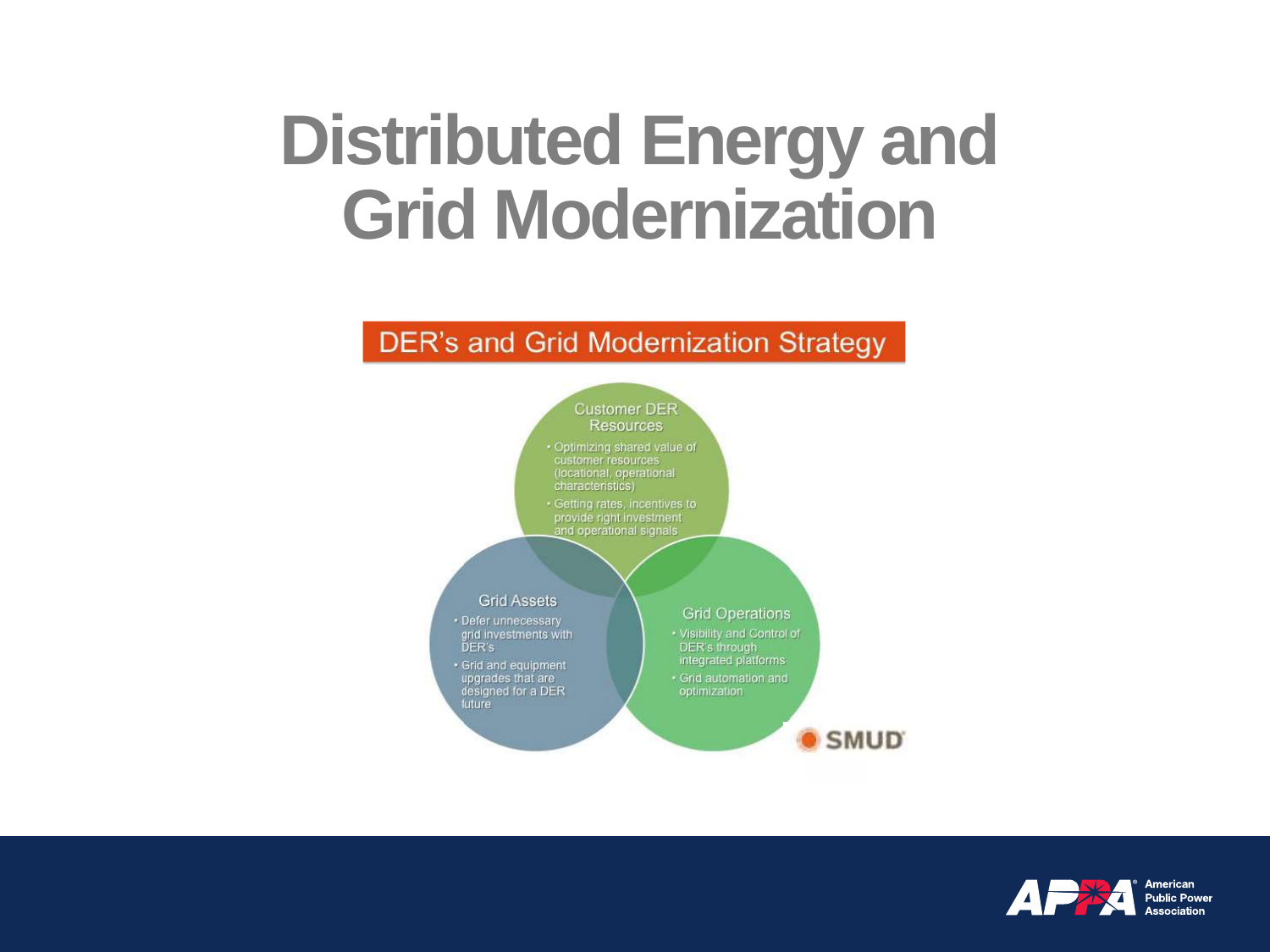#### **The New Utility Business Model: The Continuum…**

#### The new utility business model

|                          | Today                                                                                                                                                       | Model 1                                                                                                                                  | Model 2                                                                               | Model 3                                         |
|--------------------------|-------------------------------------------------------------------------------------------------------------------------------------------------------------|------------------------------------------------------------------------------------------------------------------------------------------|---------------------------------------------------------------------------------------|-------------------------------------------------|
| <b>Business</b><br>model | Centralized, cost-of-<br>service model                                                                                                                      | Full service provider                                                                                                                    | Platform provider                                                                     | Poles & wires<br><b>business</b>                |
| Customer<br>relationship | • Largely 1-way<br>· Some net metering for<br>solar                                                                                                         | . Driver of DER<br>(selling & procuring)<br>· Customized energy<br>solutions                                                             | · Facilitate connecting<br>DER providers with<br>customers                            | · N/A                                           |
| Services                 | · Energy, transmission,<br>distribution planning<br>and operations<br>· Traditional utility<br>incentive programs<br>. Low income and med<br>rates/programs | · Same as today, plus:<br>Distribution grid<br>operations<br>(dispatching,<br>balancing)<br>· DER integration<br>· Full service bundling | · Grid planning and<br>operations<br>(dispatching,<br>balancingi<br>· DER integration | · N/A                                           |
| <b>Assets</b>            | • Central generation<br>· Poles & wires                                                                                                                     | · Central generation<br>· Poles & wires<br>· DER                                                                                         | · Poles & wires                                                                       | · Poles & wires                                 |
| Revenue<br>sources       | · Traditional energy and<br>demand payments<br>with some fixed<br>charges.                                                                                  | · Energy & capacity<br>payments (rates)<br>price signals)<br>· DER sales                                                                 | · Transaction fees<br>· Integration service<br>fees.                                  | · Fixed distribution<br>charges (asset<br>rent) |

3<sup>m</sup> party vendor-driven investment, value & revenue potential

Utility-driven investment, value & revenue potential



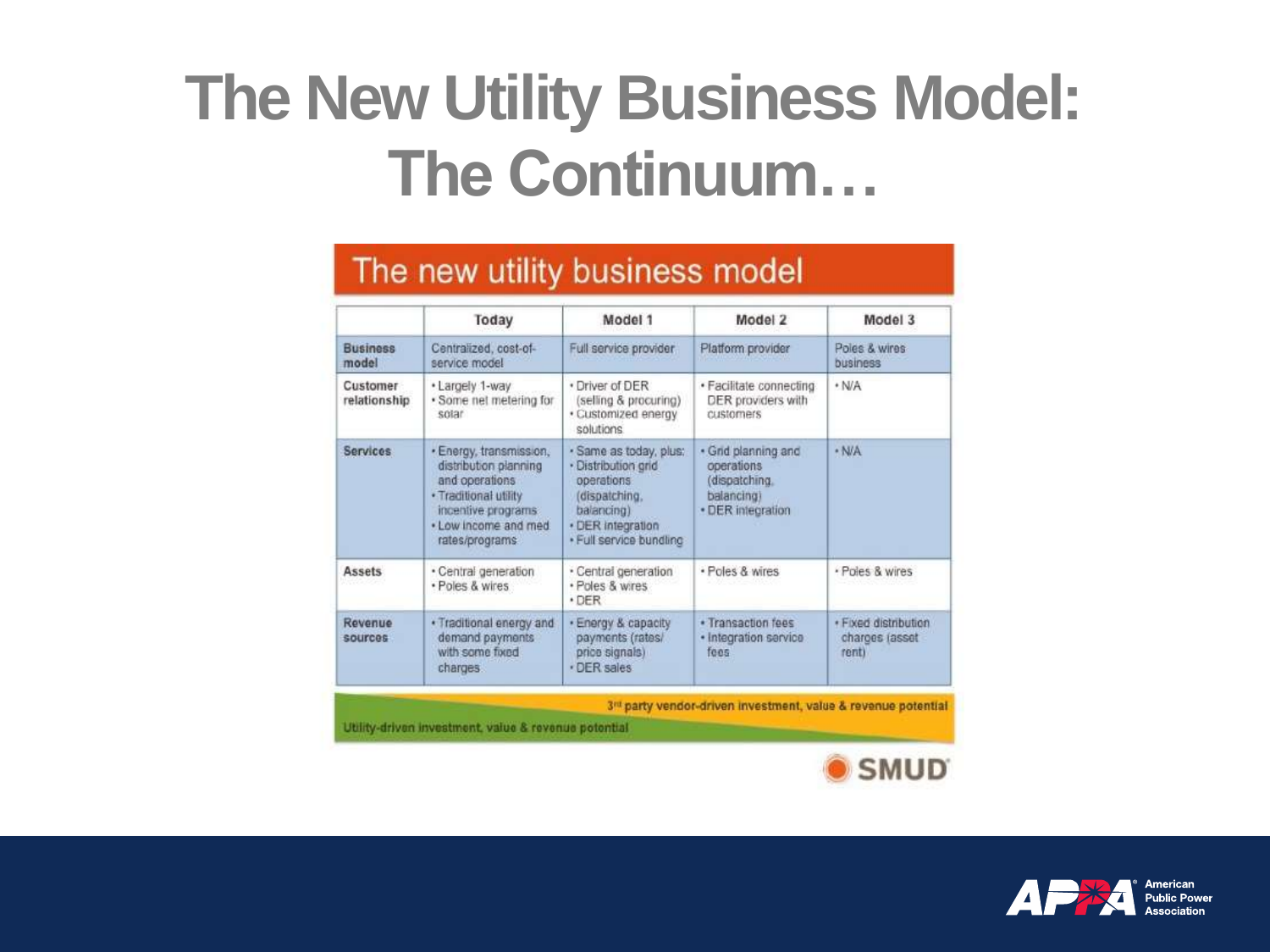#### **The Public Power Forward Strategy**



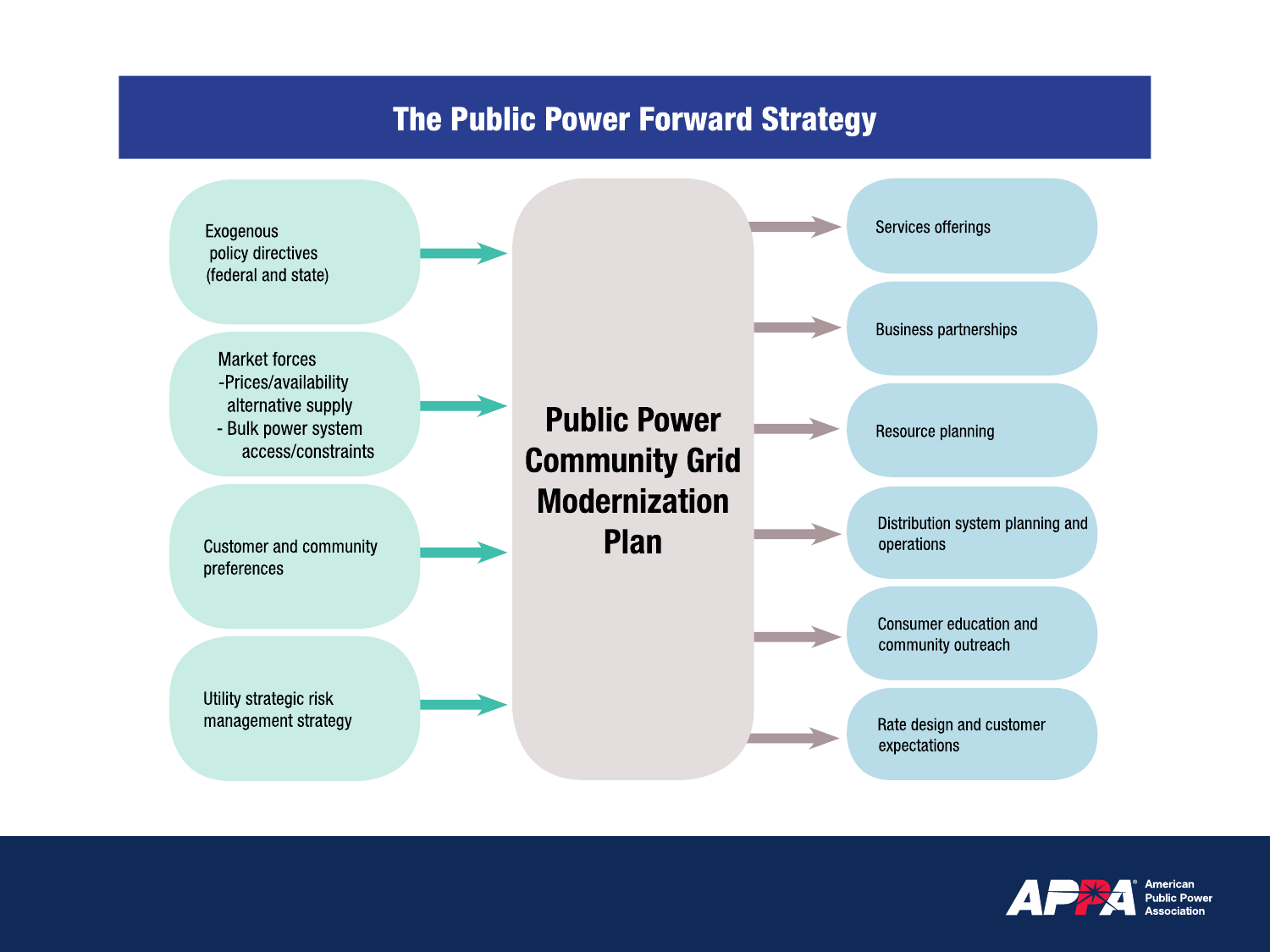## **Future State Strategy: Goals**

- Align customer, utility, and third-party supplier interests at grid-edge
- Capture benefits of DERs and other new technologies through integration into operations
- Deploy new utility business and operations technologies
- Reflect real economic costs and risks in rates and service offerings
- Manage financial, operational, and enterprise risks